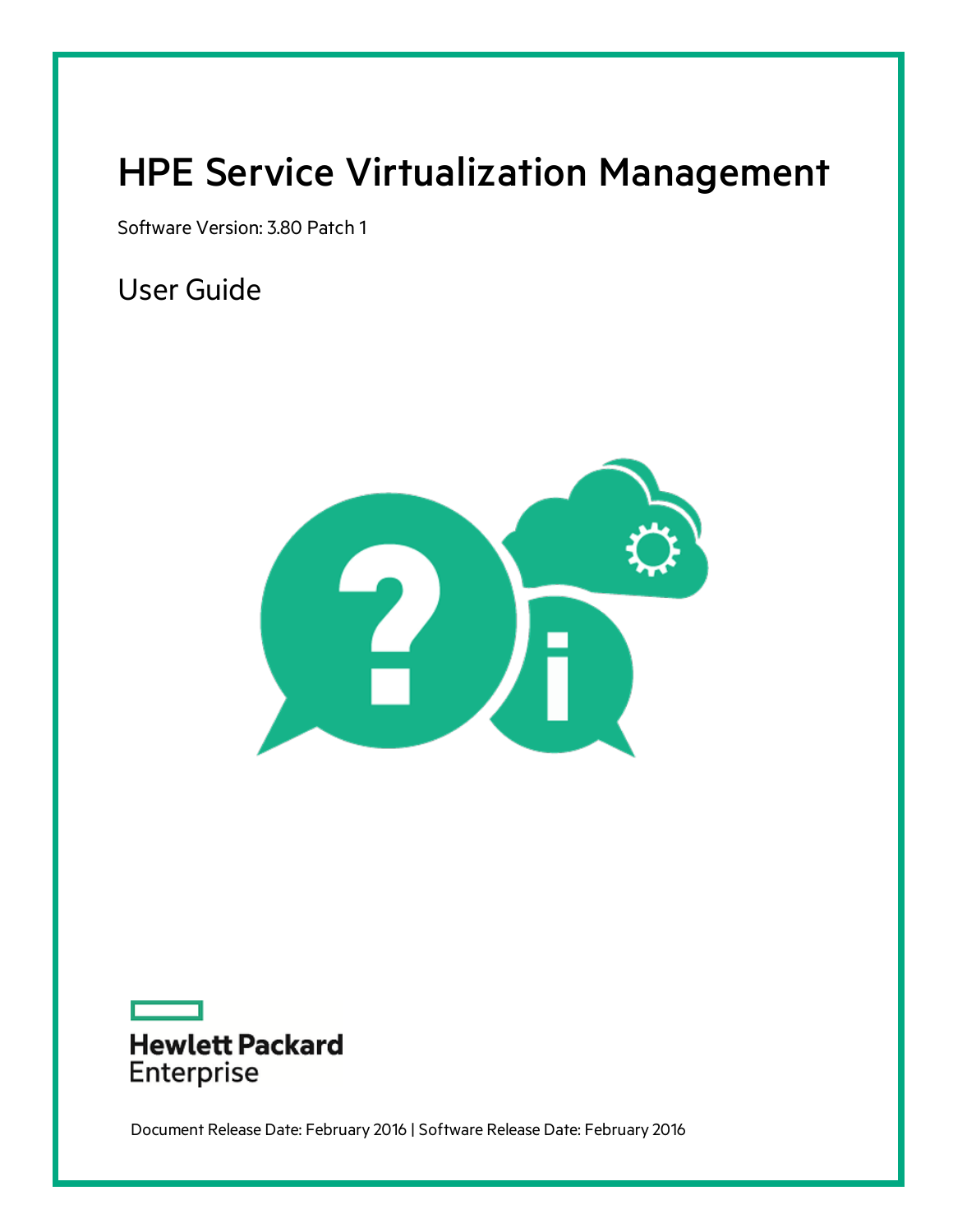### Legal Notices

#### Warranty

The only warranties for Hewlett Packard Enterprise Development LP products and services are set forth in the express warranty statements accompanying such products and services. Nothing herein should be construed as constituting an additional warranty. HPE shall not be liable for technical or editorial errors or omissions contained herein.

The information contained herein is subject to change without notice.

### Restricted Rights Legend

Confidential computer software. Valid license from HPE required for possession, use or copying. Consistent with FAR 12.211 and 12.212, Commercial Computer Software, Computer Software Documentation, and Technical Data for Commercial Items are licensed to the U.S. Government under vendor's standard commercial license.

### Copyright Notice

© Copyright 2011-2016 Hewlett Packard Enterprise Development LP

### Trademark Notices

Adobe™ is a trademark of Adobe Systems Incorporated.

Internet Explorer®, SQL Server®, Microsoft®, Windows®, Windows Server®, and Windows® 7 are U.S. registered trademarks of Microsoft Corporation.

Oracle, Java, and JDBC are registered trademarks of Oracle and/or its affiliates.

IBM®, WebSphere®, IMS™, and CICS® are trademarks or registered trademarks of International Business Machines Corporation, IBM, in the United States and in other countries.

TIBCO® is either the registered trademark or the trademark of TIBCO Software, Inc. and/or its subsidiaries in the United States and/or other countries.

Intel®, Core™2, and Xeon® are trademarks of Intel Corporation in the U.S. and/or other countries.

SAP® and SAP NetWeaver® are registered trademarks of SAP AG in Germany and in several other countries.

### Documentation Updates

The title page of this document contains the following identifying information:

- Software Version number, which indicates the software version.
- Document Release Date, which changes each time the document is updated.
- Software Release Date, which indicates the release date of this version of the software.

To check for recent updates or to verify that you are using the most recent edition of a document, go to: [https://softwaresupport.hp.com](https://softwaresupport.hp.com/).

This site requires that you register for an HPE Passport and sign in. To register for an HPE Passport ID, go to [https://softwaresupport.hp.com](https://softwaresupport.hp.com/) and click **Register**.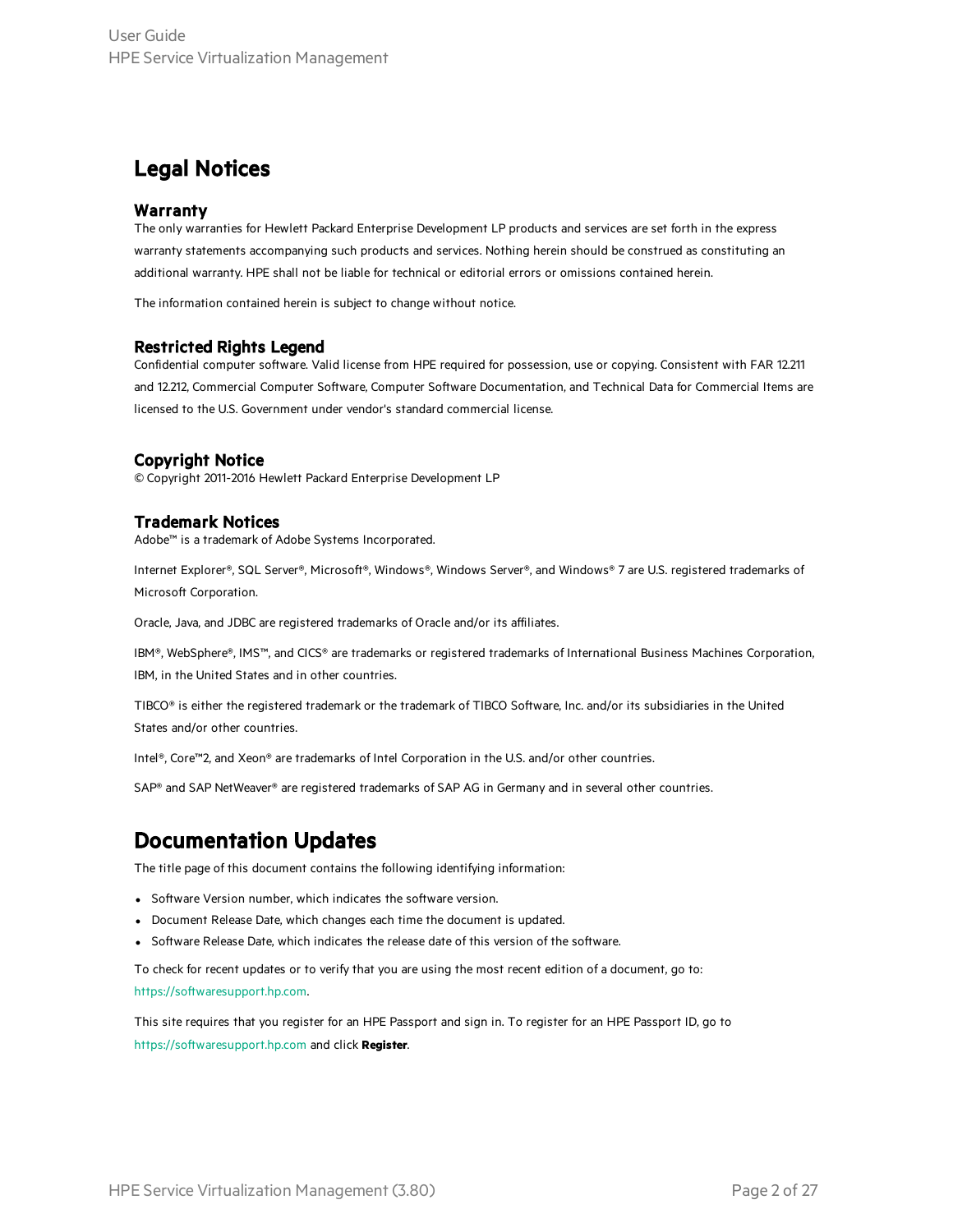### Support

Visit the HPE Software Support Online web site at: [https://softwaresupport.hp.com](https://softwaresupport.hp.com/)

This web site provides contact information and details about the products, services, and support that HPE Software offers.

HPE Software online support provides customer self-solve capabilities. It provides a fast and efficient way to access interactive technical support tools needed to manage your business. As a valued support customer, you can benefit by using the support web site to:

- Search for knowledge documents of interest
- Submit and track support cases and enhancement requests
- Download software patches
- Manage support contracts
- Look up HPE support contacts
- Review information about available services
- Enter into discussions with other software customers
- Research and register for software training

Most of the support areas require that you register as an HPE Passport user and sign in. Many also require a support contract. To register for an HPE Passport ID, go to: [https://softwaresupport.hp.com](https://softwaresupport.hp.com/) and click **Register**.

To find more information about access levels, go to: [https://softwaresupport.hp.com/web/softwaresupport/access-levels.](https://softwaresupport.hp.com/web/softwaresupport/access-levels)

#### HPE Software Solutions & Integrations and Best Practices

Visit **HPE Software Solutions Now** at [https://softwaresupport.hp.com/group/softwaresupport/search-result/-](https://softwaresupport.hp.com/group/softwaresupport/search-result/-/facetsearch/document/KM01702710) [/facetsearch/document/KM01702710](https://softwaresupport.hp.com/group/softwaresupport/search-result/-/facetsearch/document/KM01702710) to explore how the products in the HPE Software catalog work together, exchange information, and solve business needs.

Visit the **Cross Portfolio Best Practices Library** at <https://hpln.hpe.com/group/best-practices-hpsw> to access a wide variety of best practice documents and materials.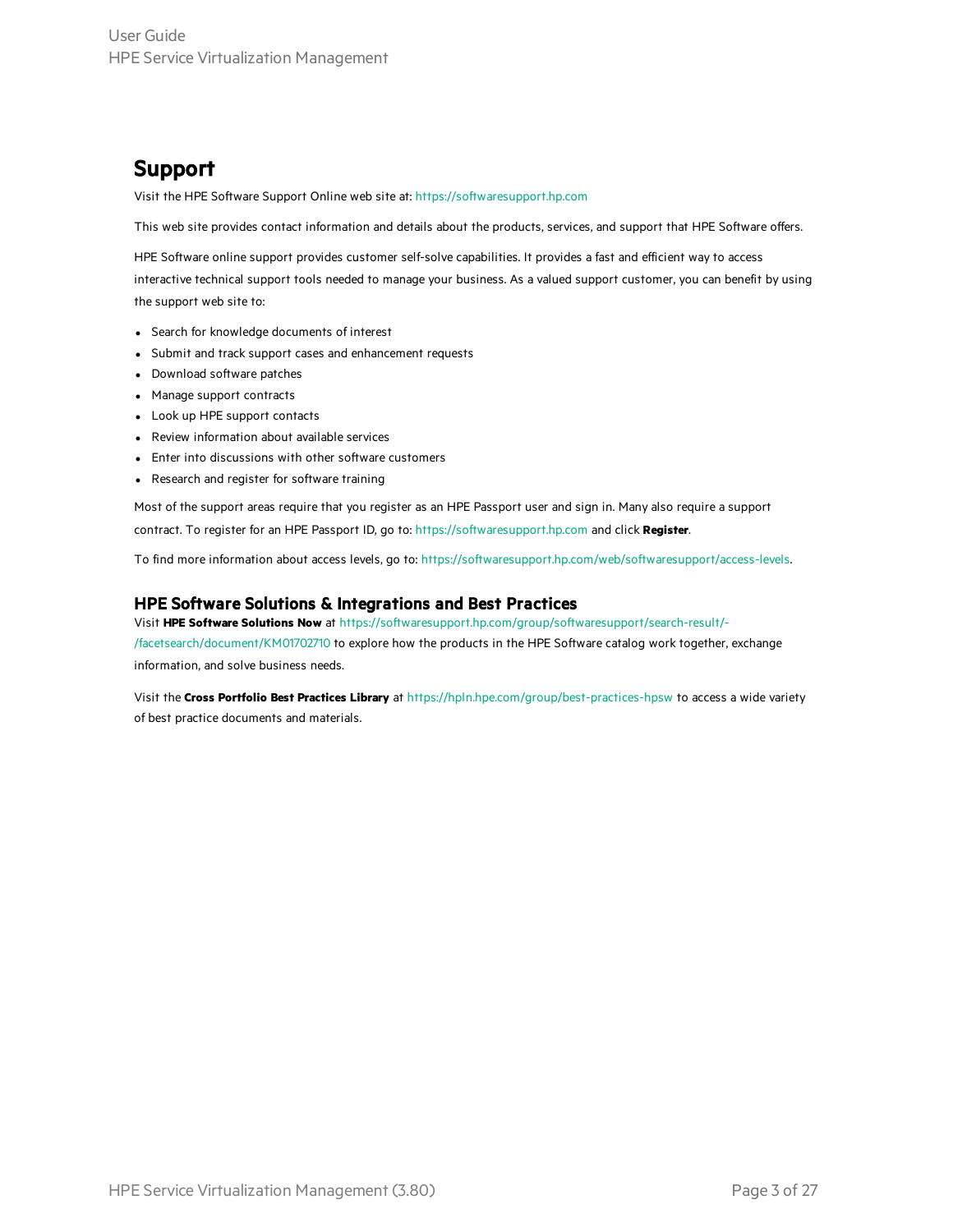# **Contents**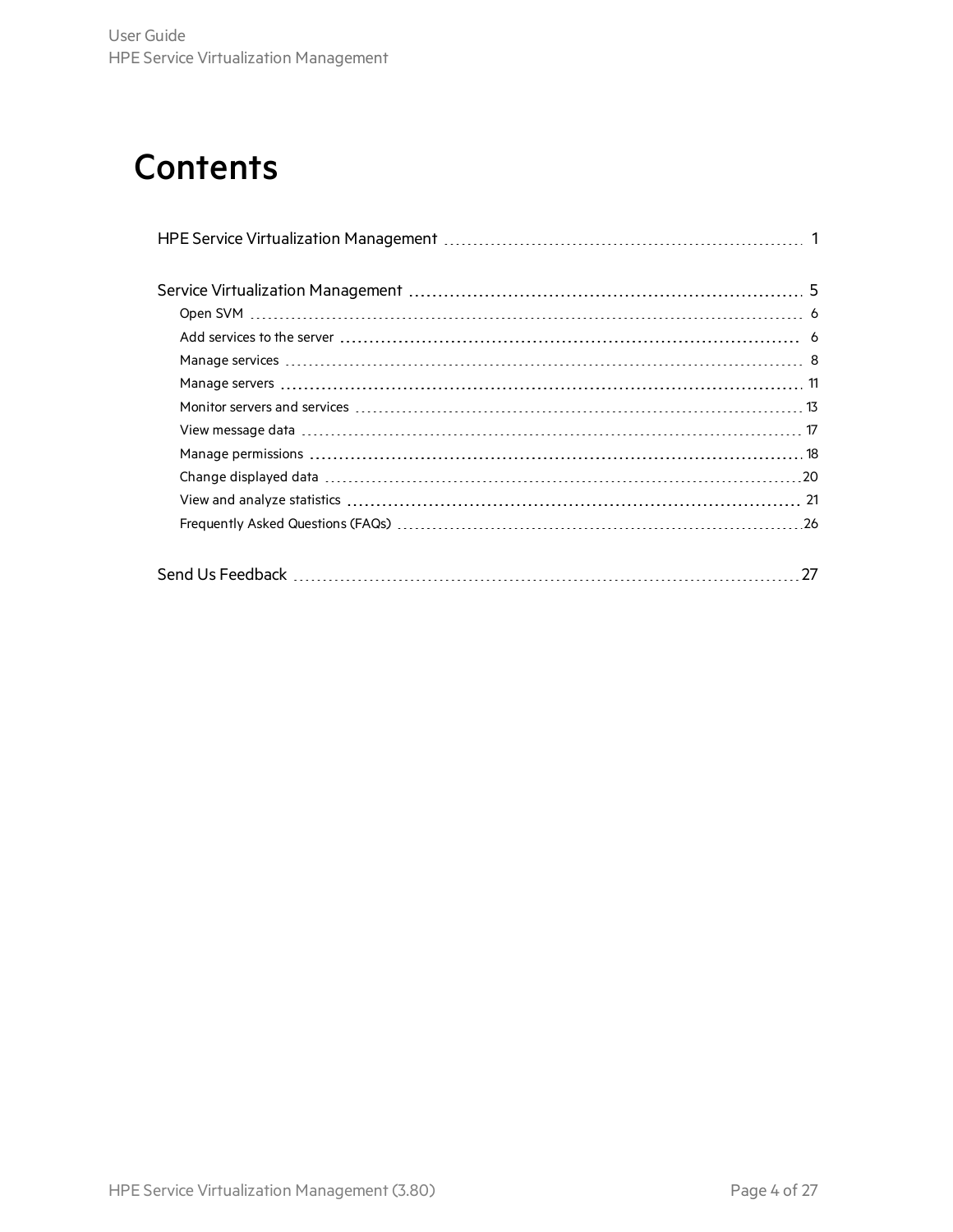# <span id="page-4-0"></span>Service Virtualization Management

Manage services from multiple Service Virtualization projects and servers in one location, without opening the projects.

After you create and configure virtual services in the Service Virtualization Designer, the services can be deployed on any Service Virtualization Server. Service Virtualization Management (SVM) provides a convenient method for allowing others to access and manage virtual services deployed on any Service Virtualization Server. For example, anyone performing testing can now work with the virtual services right from a browser window, with no additional installation or configuration. In addition, Service Virtualization Management enables you to consume virtual services that are stored in a network location. You can download virtual services to your Service Virtualization Server, without the need to install the Service Virtualization Designer.

#### **Note:**

- This Help provides information on the Service Virtualization Management interface. For additional information on Service Virtualization, refer to the *HPE Service Virtualization User Guide*.
- The available options may vary based on your access permissions to a Service Virtualization Server. For more information, contact the Service Virtualization Server administrator.
- Make sure you are using a supported browser. For details, see the *HPE* Service *Virtualization Installation Guide*.

### What do you want to do?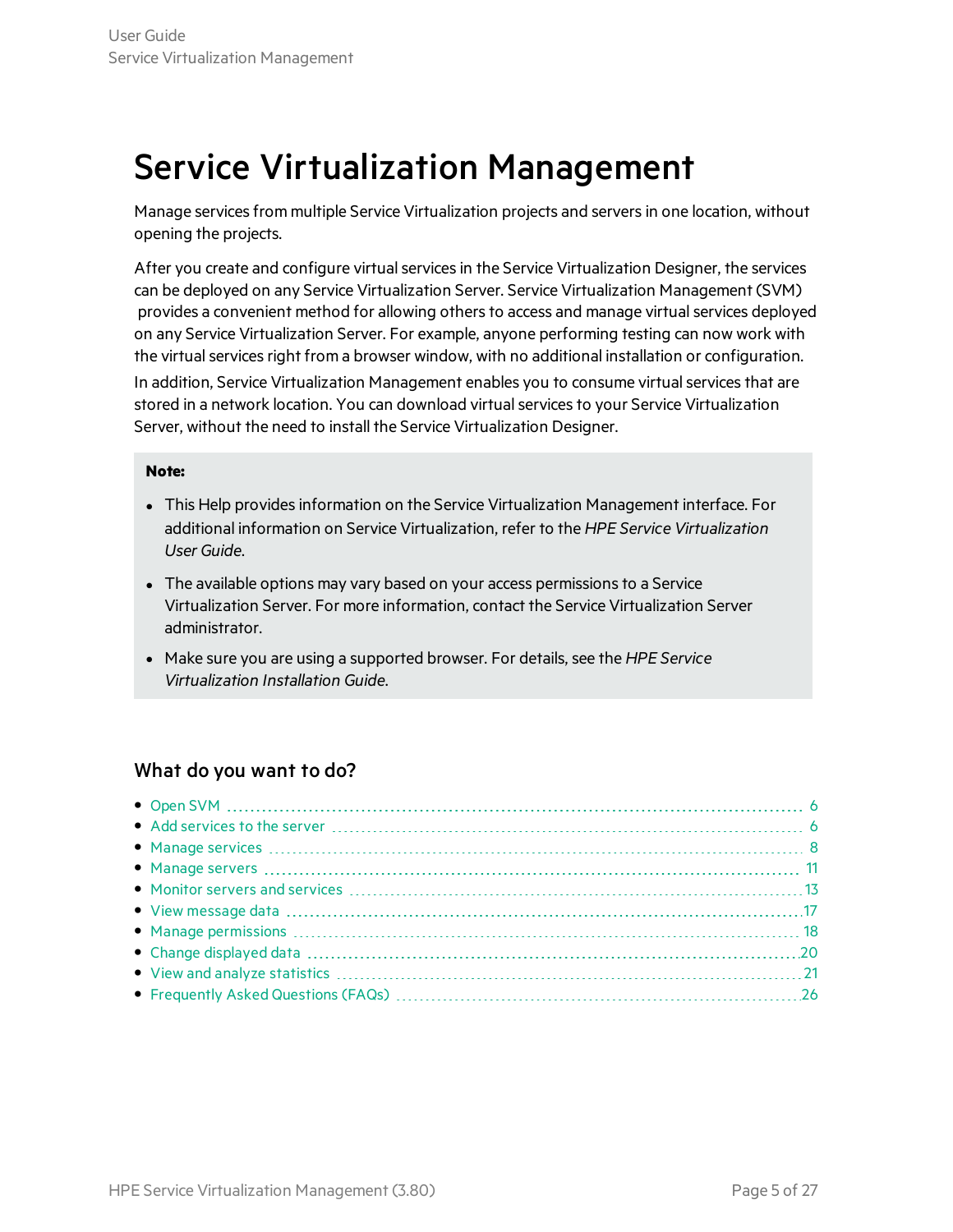## <span id="page-5-0"></span>Open SVM

### **Prerequisites - for the Service Virtualization Server administrator**

Prerequisites:

• The Service Virtualization Management service must be running.

To start the SVM service:

On the Service Virtualization Server machine, from the Windows Start menu, select **All Programs > HPE Software > HPE Service Virtualization > Server 3.80 > Start Services of HPE Service Virtualization Server**.

This option starts both the Service Virtualization Serverservice and the Service Virtualization Management service.

<sup>l</sup> To log in to Service Virtualization Management, a user must be a member of the **SVM Users** group on the Service Virtualization Server machine. For details on the Service Virtualization user groups, see the *HPE Service Virtualization Installation Guide*.

### **Log in to SVM**

- 1. In a browser window, enter one of the following URLs:
	- <sup>l</sup> **The Service Virtualization Management URL:**

https://<Service Virtualization Server IP or hostname>:<Service Virtualization Management port>

By default, the Service Virtualization Management port is 6086.

<sup>l</sup> **The Service Virtualization Server URL:**

<Service Virtualization Server IP or hostname>:<HTTP/HTTPS port number>/management

<span id="page-5-1"></span>2. Log in to the server using a Windows domain user account.

## Add services to the server

Select additional virtualization projects or services, stored on the network, to download to your Service Virtualization Server.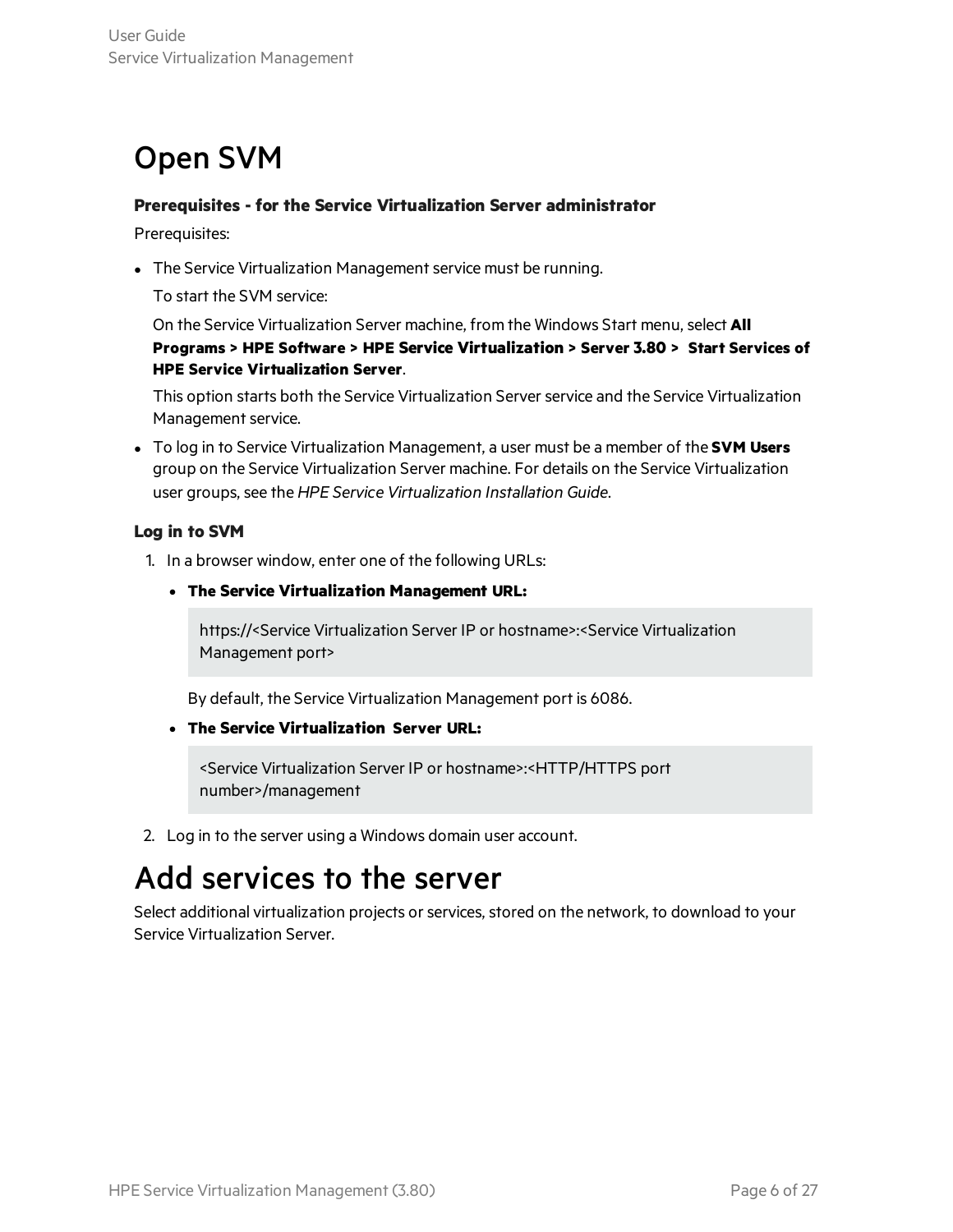

- "Add services from ALM " below
- "Add services from a virtualization project archive" below
- <span id="page-6-0"></span>• ["Download](#page-7-1) from ALM" on the next page

### **Add services from ALM**

To deploy services stored in HPE Application Lifecycle Management (ALM):

- 1. In the Servicestab, on the bottom toolbar, click **Add Service** and select **From ALM**.
- 2. Enter the URL of the ALM server, and the logon credentials. The ALM server URL must be in the following format: <ALM server IP or hostname>:<port number>/qcbin.

**Note:** The 'qcbin' entry is optional. The https:// or http:// prefix is also optional. If you do not specify either, http:// is used.

- 3. Select the ALM domain and project to log in to.
- 4. All resourceslocated in the ALM Resources module are displayed. Select one or more virtualization projects orservices and click **Deploy selected**.

Note: If you select a virtualization project, all virtual services in the project are deployed to your server.

### <span id="page-6-1"></span>**Add services from a virtualization project archive**

To deploy services stored in a project archive file in the file system:

- 1. In the Servicestab, on the bottom toolbar, click **Add Service** and select **From File**.
- 2. Click **Select file** to browse the file system and select a project. Select services, and click **Upload services**.

**Note:** You can only select virtualization projects that were exported from the Designer. Exported projects are stored with the file extension .vproja.

The services are downloaded to your Service Virtualization Server.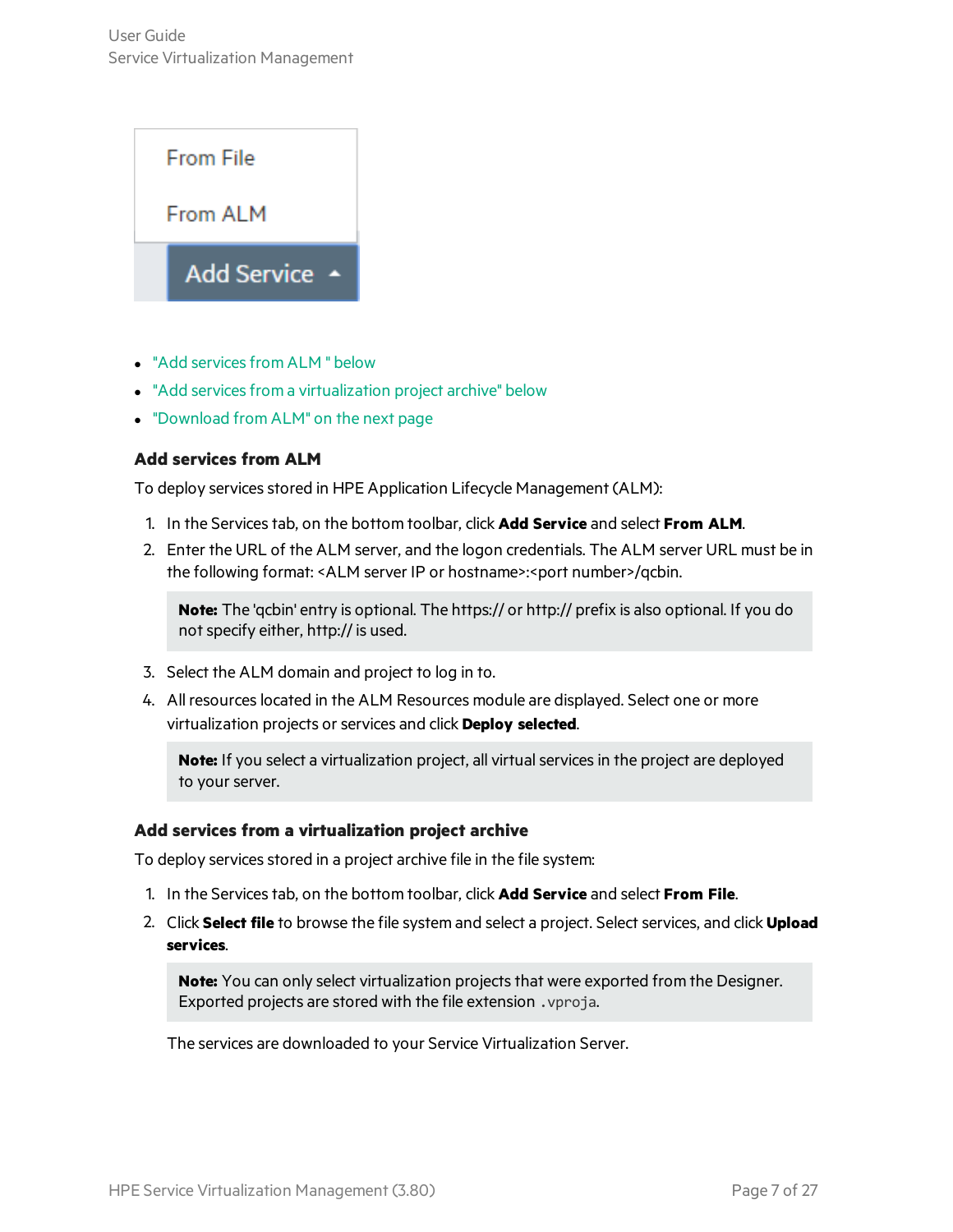### <span id="page-7-1"></span>**Download from ALM**

To download a virtualization project file from the ALM repository to your file system:

<span id="page-7-0"></span>In the Servicestab, on the bottom toolbar, click **Download from ALM**.

### Manage services

This section includes:

- "Change virtual service mode" below
- **.** "Switch [simulation](#page-8-0) models" on the next page
- **.** "View service [details"](#page-9-0) on page 10
- <span id="page-7-2"></span>**.** ["Enable/disable](#page-9-1) message logging" on page 10

### **Change virtual service mode**

The **Services** tab displays detailed information for the selected servers.

• To change the mode for a single service, click **Actions** to select an option.

| $\Box$ Xml Com Service $\blacksquare$ | $\overline{50}$ $\overline{24}$ | Xml Com Data Model        | <b>Simulating</b> |
|---------------------------------------|---------------------------------|---------------------------|-------------------|
| <b>XML/HTTP</b>                       | EG ER                           | Xml Com Performance Model |                   |
| http://xml.com/                       |                                 |                           | Actions           |

• To change the mode of one or more services, select the checkbox next to each service you want to manage, and click **Bulk Actions** on the bottom toolbar.

| <b>D</b> Bulk Actions A<br><b>Clear</b> | Download from ALM | Add Service $\rightarrow$ |
|-----------------------------------------|-------------------|---------------------------|
|-----------------------------------------|-------------------|---------------------------|

**Note:** If you select multiple services, the action you select is performed only on the applicable services.

| Action         | <b>Description</b>                                                                                                                                                                                              |
|----------------|-----------------------------------------------------------------------------------------------------------------------------------------------------------------------------------------------------------------|
| <b>II</b> Stop | Places the selected services into Standby mode. Client<br>requests are then answered by the real service.                                                                                                       |
|                | The virtual service redirects requests to the real<br>service, and redirects responses from the real service<br>back to the client. The virtual service is not learning or<br>simulating real service behavior. |
|                | <b>Caution:</b> If you stop a service that is in Learning<br>mode, learned data is not saved.                                                                                                                   |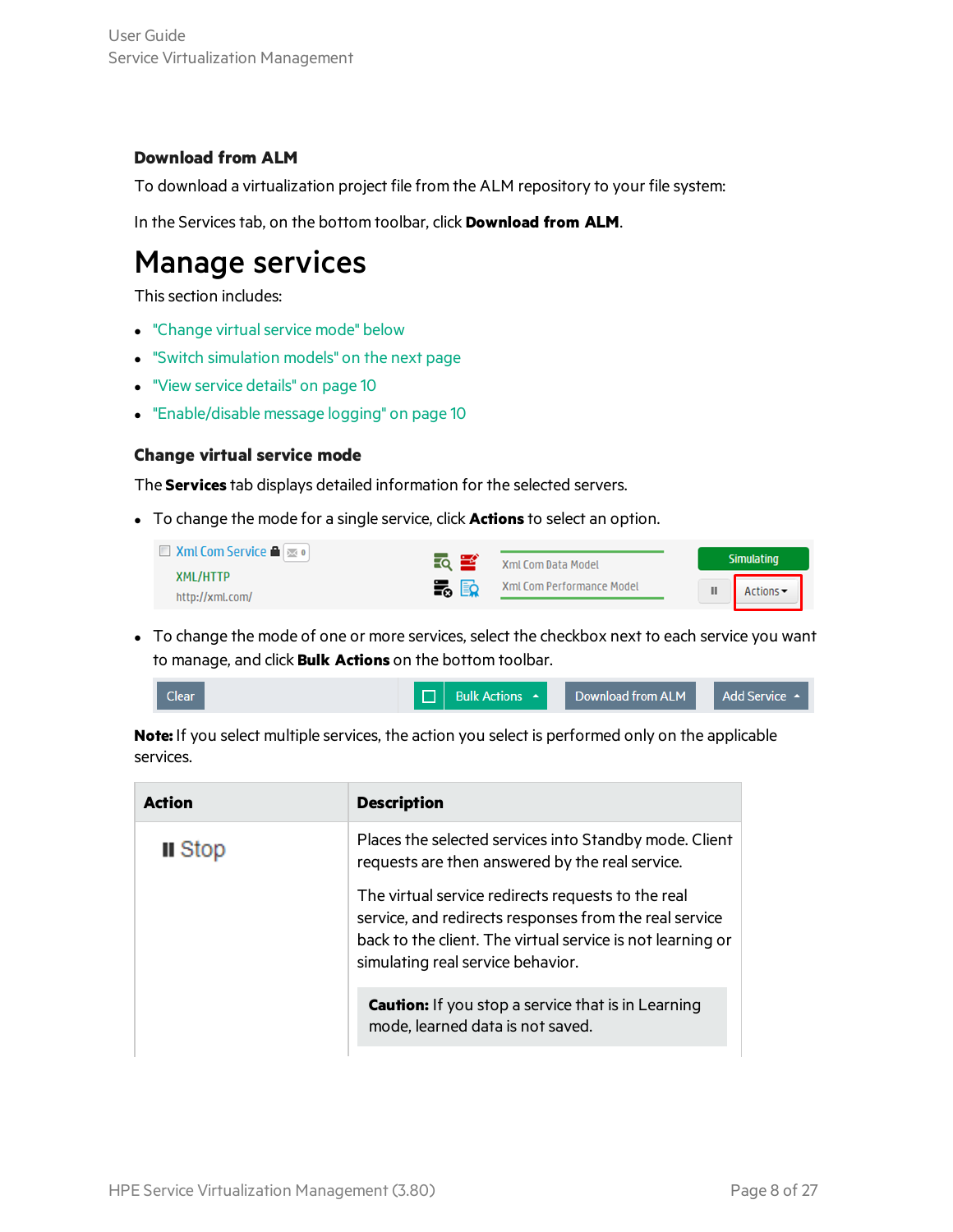| <b>Action</b>                  | <b>Description</b>                                                                                                                                                                                                                     |
|--------------------------------|----------------------------------------------------------------------------------------------------------------------------------------------------------------------------------------------------------------------------------------|
| $\blacktriangleright$ Simulate | Places the selected services into Simulation mode. In<br>Simulation mode, the virtual service responds to client<br>requests, and the real service does not receive any<br>communication.                                              |
|                                | Tip: Make sure you have selected the simulation<br>models that you want to use for the session from<br>the <b>Models</b> column.                                                                                                       |
| <b>A</b> Unlock                | Unlocks a service. A service is locked when it is in use.<br>such as in either Learning or Simulating modes.                                                                                                                           |
| 面Undeploy                      | Removes the selected services from the Service<br>Virtualization Server.                                                                                                                                                               |
|                                | To redeploy an Offline service, change the mode of<br>the service in the Service Virtualization Designer to<br><b>Learning or Simulating.</b>                                                                                          |
| <b>C</b> Restart simulation    | Enables you to restart simulation after switching to a<br>different data model. For details, see "Switch<br>simulation models" below.                                                                                                  |
| $\mathbb C$ Hot swap           | Enables you to select a different performance model<br>when the virtual service is in Simulating mode,<br>without redeploying virtual service data and<br>restarting simulation. For details, see "Switch<br>simulation models" below. |

### <span id="page-8-0"></span>**Switch simulation models**

### To select simulation models before simulation:

In the Services tab, select data and performance models for simulation in the **Models** column. Alternatively, click a service name to view or modify details for a specific service.

### To switch simulation models during simulation:

### **Data Model:**

Switching the data model during a simulation session requires you to restart the simulation.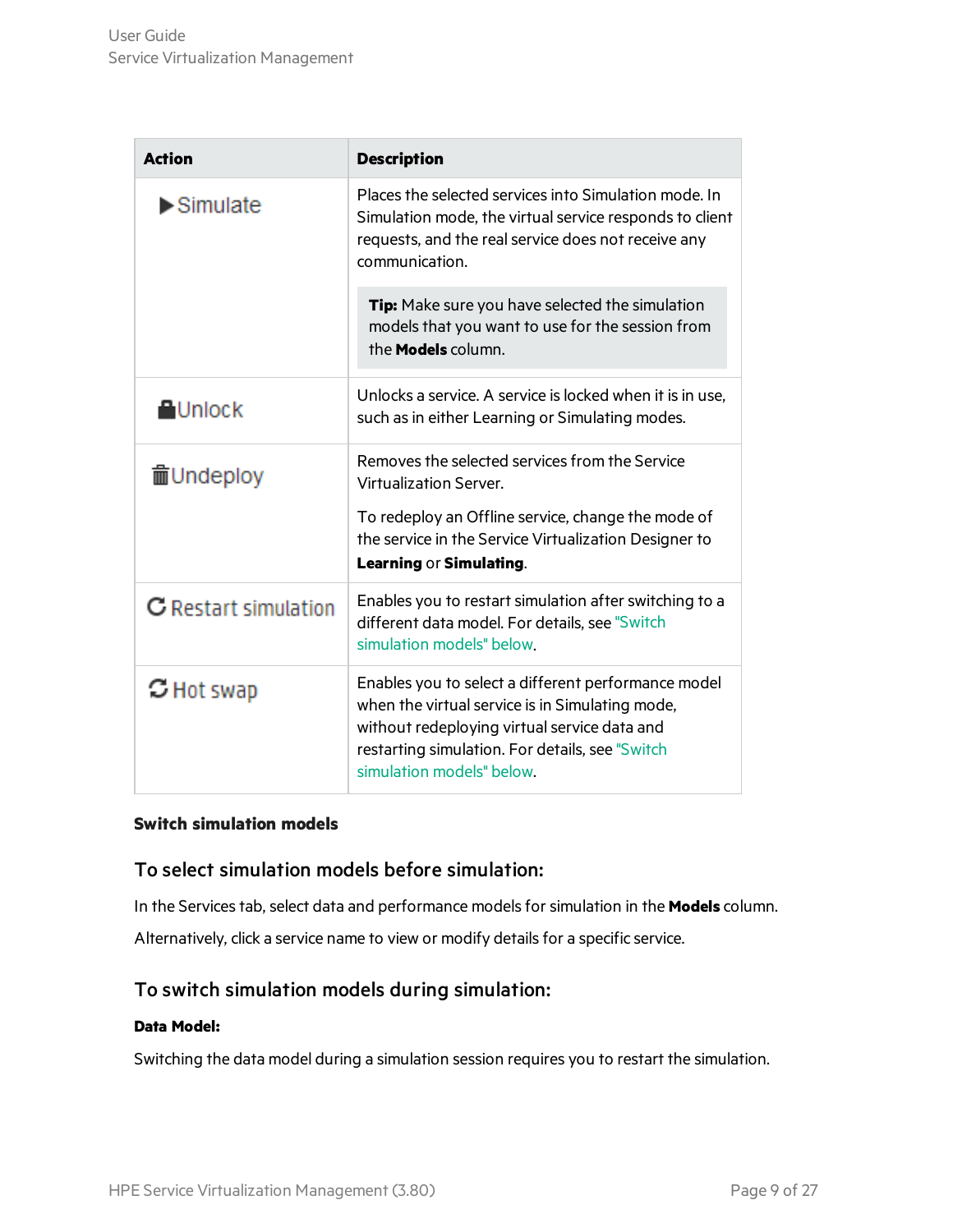Select a different model, and from the Actions menu, select **Restart Simulation**.

### **Performance Model:**

Select a different model, and from the Actions menu, select **Hot swap**.

Any unsent messages waiting to be processed according to the response time of the current performance model are sent immediately. The new model is used for any subsequent requests.

When switching the performance model during simulation:

- **•** neither the current model or the model you are selecting can be the **Offline** performance model.
- **.** you cannot switch to the Maximal Performance model if you want to also use the Real Service data model.

### <span id="page-9-0"></span>**View service details**

To view detailed information for a specific service:

<span id="page-9-1"></span>In the **Services** tab, click the name of the service.

### **Enable/disable message logging**

You can log request and response data generated during learning, simulation, and standby modes.

**Note:** The message logging state (enabled/disabled) in the Designer or Service Virtualization Management is loaded when the virtual service is first opened. If the state is changed in the Designer or SVM, the state change may not display in the other instance of the Designer or SVM until the service page is reopened.

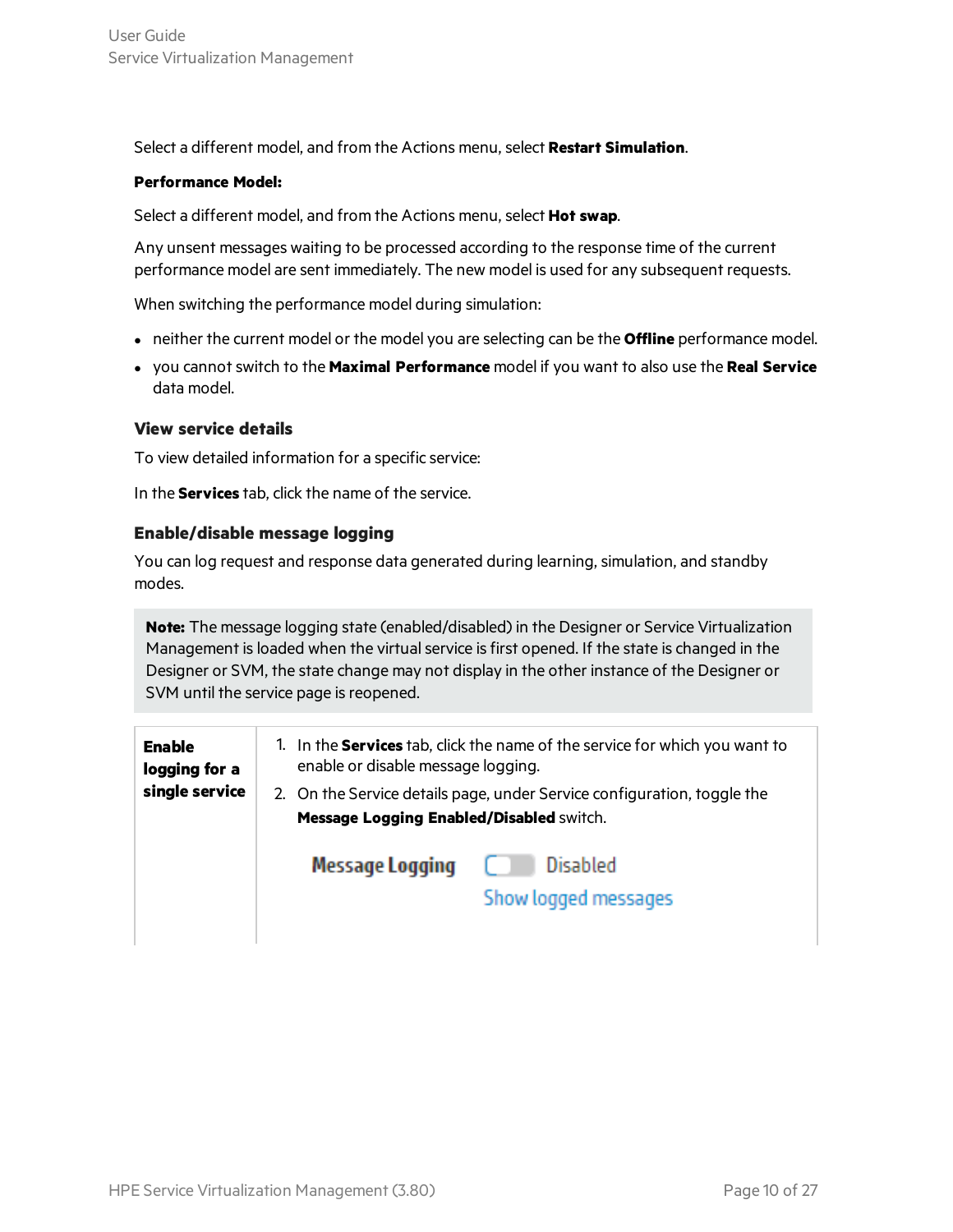

### <span id="page-10-0"></span>Manage servers

This section includes:

- "Add or [remove](#page-10-1) a server" below
- "Edit server details" on the next page
- "Switch [servers"](#page-11-1) on the next page
- <span id="page-10-1"></span>• ["Manage](#page-11-2) agents" on the next page

### **Add or remove a server**

Click the **Servers** tab.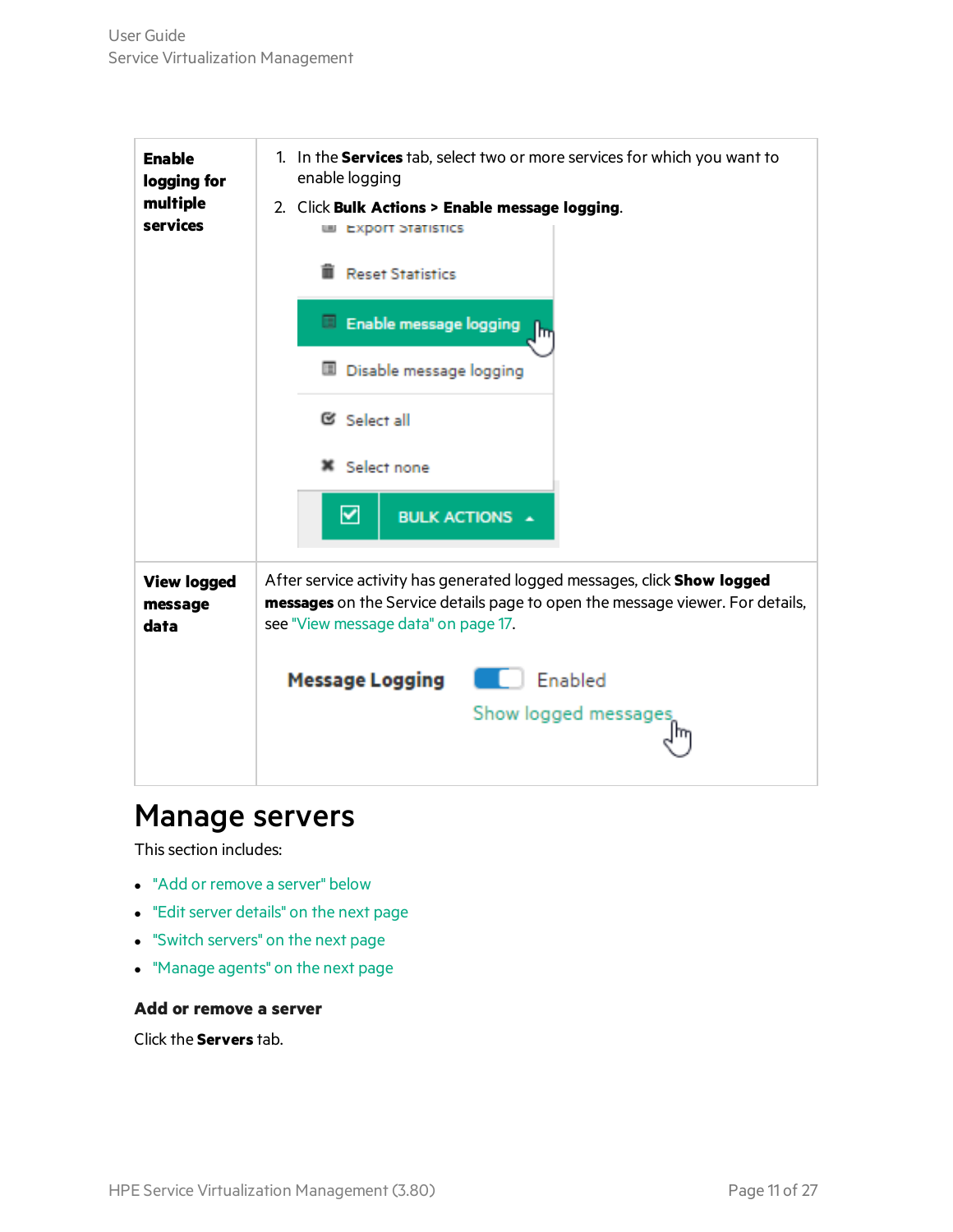### <sup>l</sup> **Add a server**

### Click **Add server**. Enter a server URL and click **Add**.

The server URL must be in the following format: <Service Virtualization Server IP or hostname>:<Service Virtualization Management port>.

When you add a server, Service Virtualization performs Service Discovery, and any services deployed on the selected server are displayed in the Service Virtualization Management interface. You can now view and manage the services.

If you are requested to enter login credentials, log in using a Windows domain user account.

### <sup>l</sup> **Delete a server**

Select a server and click **Delete server**, located on the upper-right side of the page.

### <span id="page-11-0"></span>**Edit server details**

<span id="page-11-1"></span>In the Serverstab, modify details and click **Save Changes**.

### **Switch servers**

By default, Service Virtualization Management providesinformation for the server on which it is installed. You can switch servers, or select additional servers to manage multiple servers at the same time.

### **To select servers to manage:**

- 1. Click the **Services** tab.
- <span id="page-11-2"></span>2. Under Filters, select one or more servers to manage.

### **Manage agents**

Manage Service Virtualization agents directly from Service Virtualization Management, including:

- <sup>l</sup> **Create, delete, duplicate, or modify agent configurations.**
- <sup>l</sup> **Test an agent configuration.**
- <sup>l</sup> **Import or export agent configurations for use on any Service Virtualization Server.**

When you export an agent configuration, it is saved on the file system in the .agce file format in the location that you specify. You can export a single configuration, or all agent configurations on the server.

To import an agent configuration, you select an exported configuration file that issaved on the file system. If the import file contains multiple configurations, you can select which configurations you want to import.

If you choose to import an agent configuration that isidentical to a configuration that already exists on your server, you can choose to overwrite your existing configuration, or create a new, additional configuration.

<sup>l</sup> **Manage agent permissions.**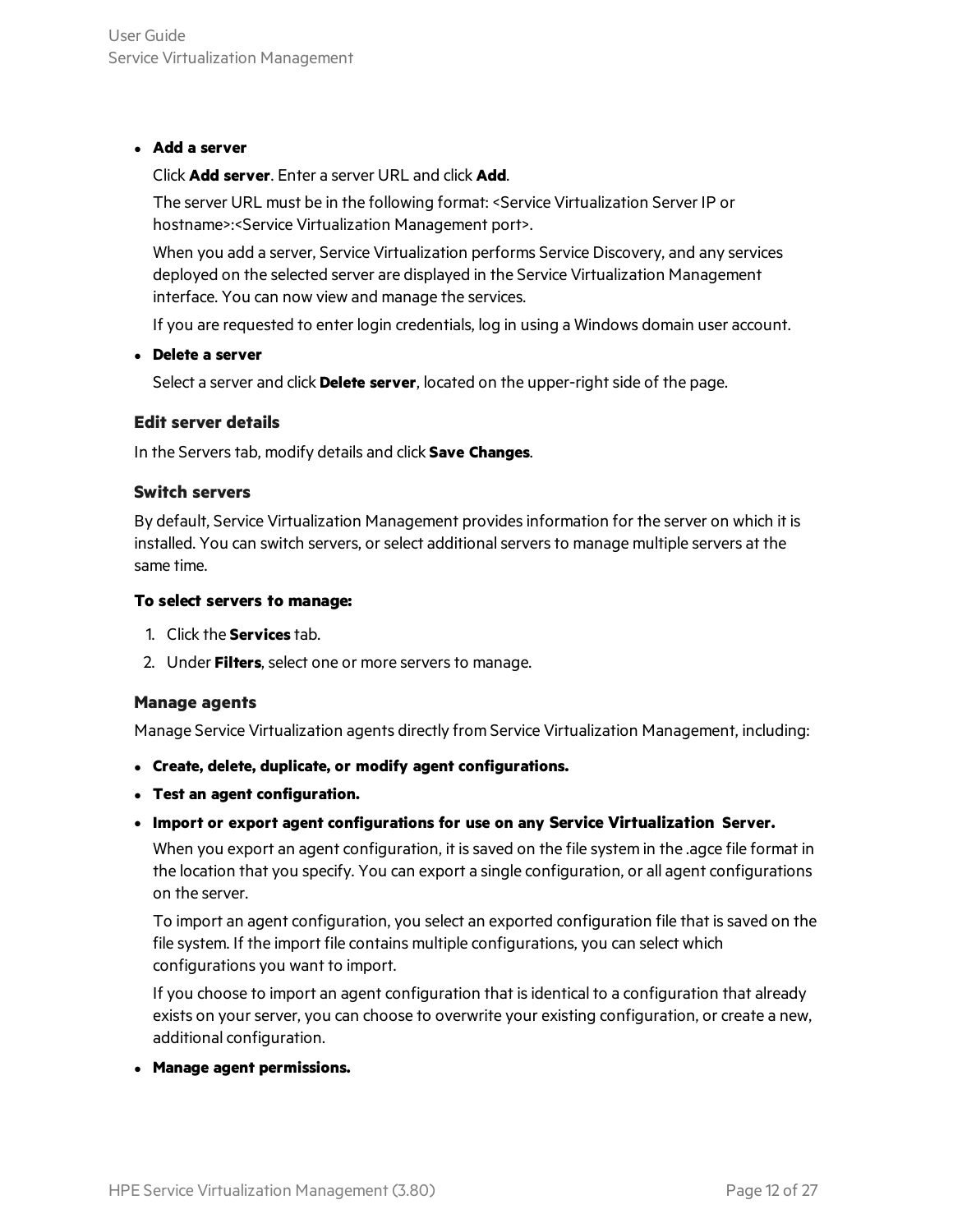By default, the SV Runtime Administrators user group can manage (view and edit) agent configurations. For details on the Service Virtualization user groups, see the *HPE Service Virtualization Installation Guide*.

### **To manage agents:**

In the Servers tab, select a server and click **Manage Agents.** 

To manage a specific agent configuration, select the configuration in the left pane and click one of the following tabs:

- **Agent Properties.** View or edit properties for the selected agent instance.
- <span id="page-12-0"></span>**Agent Permissions.** View or edit permissions for the selected agent instance.

### Monitor servers and services

This section includes:

- **.** "Monitor virtual services" below
- **.** "View a [summary](#page-14-0) of server activity" on page 15
- <span id="page-12-1"></span>• "Export a list of virtual services deployed on a server" on page 17

### **Monitor virtual services**

Click the **Services** tab.

For each service, the following status information is displayed:

| $\Box$ Xml Com Service $\blacksquare$ $\blacksquare$ o | EQ ES | Xml Com Data Model        |   | <b>Simulating</b>            |
|--------------------------------------------------------|-------|---------------------------|---|------------------------------|
| XML/HTTP                                               |       | Xml Com Performance Model |   |                              |
| http://xml.com/                                        | ■ 【   |                           | ш | Actions $\blacktriangledown$ |

**Note:** By default, some status information is hidden. Click the arrow in a column header and select **Columns** to select columns to display or hide.

| <b>Service Name and</b><br><b>Endpoint</b> | The virtual service name, and the location of the virtual service<br>endpoint.                                                             |
|--------------------------------------------|--------------------------------------------------------------------------------------------------------------------------------------------|
|                                            | <b>Tip:</b> Click the service name to:                                                                                                     |
|                                            | • view additional service details<br>• change the service mode<br>• view details of error and warning messages<br>• enable message logging |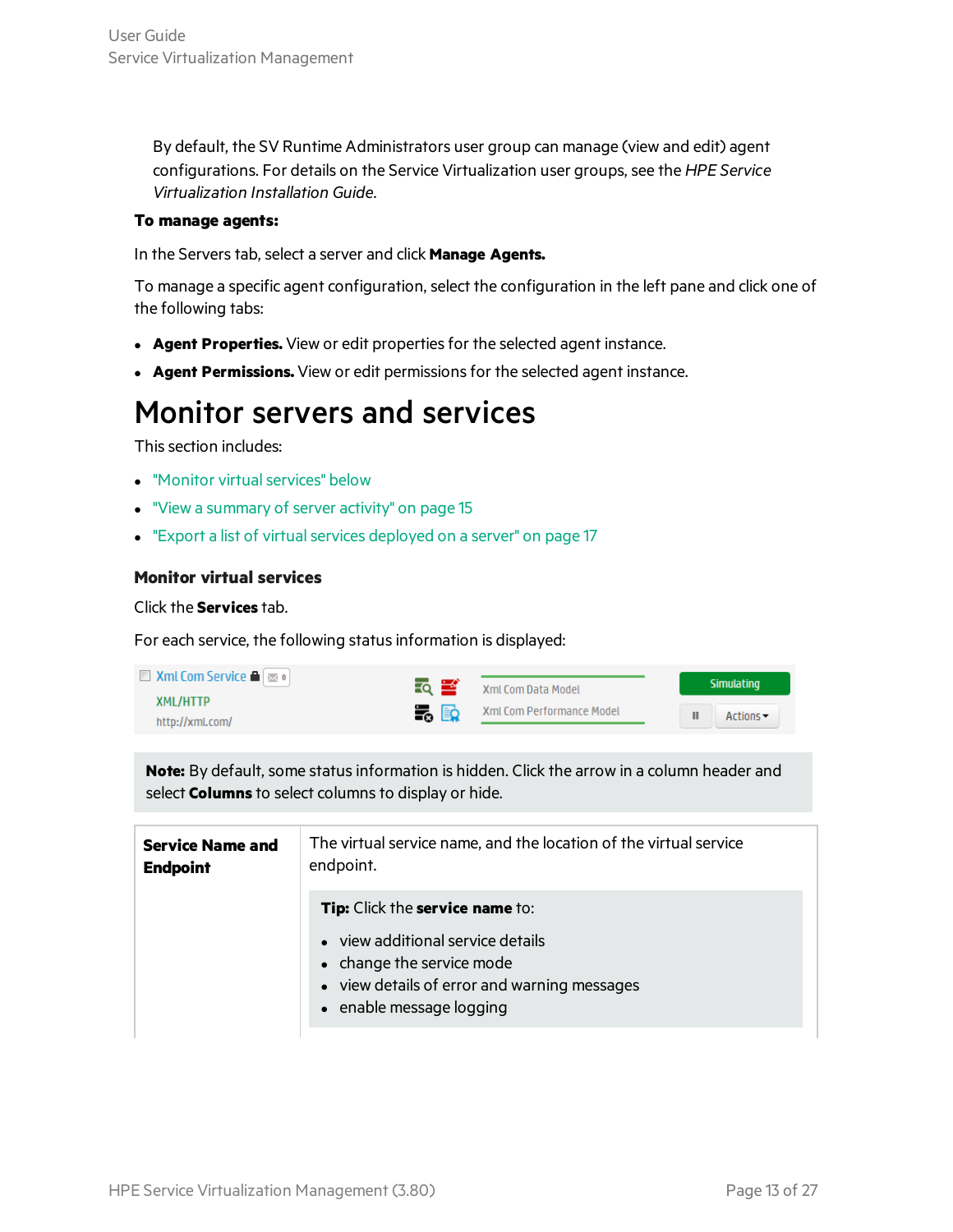| <b>Locked</b>                 | Hover over the lock icon to display the name of the user that has the<br>service locked.                                                                                                                                                                                                                                                                              |
|-------------------------------|-----------------------------------------------------------------------------------------------------------------------------------------------------------------------------------------------------------------------------------------------------------------------------------------------------------------------------------------------------------------------|
| <b>Protocols</b><br>SOAP/HTTP | The message and transport protocols in use in the virtual service.                                                                                                                                                                                                                                                                                                    |
| <b>Message Count</b>          | The number of messages passed through the virtual service during the<br>current learning, simulation, or standby session.                                                                                                                                                                                                                                             |
| <b>Errors/Warnings</b>        | Indicates that errors and warnings occurred during the application or<br>server run. Displayed when a problem occurs during a service lifecycle,<br>such as during deployment, or while in Standby, Learning, or<br>Simulating modes.<br>Warning<br>$\mathsf{Error}$<br>Tip: Click the service name to view details of errors, warnings, and<br>information messages. |
| <b>ACL</b>                    | Your access permissions for the service.<br>א⊏ שי<br>If you have <b>write</b> permissions for the service, you can modify<br>permissions for users. For details, see "Monitor servers and services" on<br>the previous page.                                                                                                                                          |
| <b>Server Address</b>         | The Service Virtualization Server on which the service is deployed.                                                                                                                                                                                                                                                                                                   |
| <b>Project</b>                | The name of the service's virtualization project.                                                                                                                                                                                                                                                                                                                     |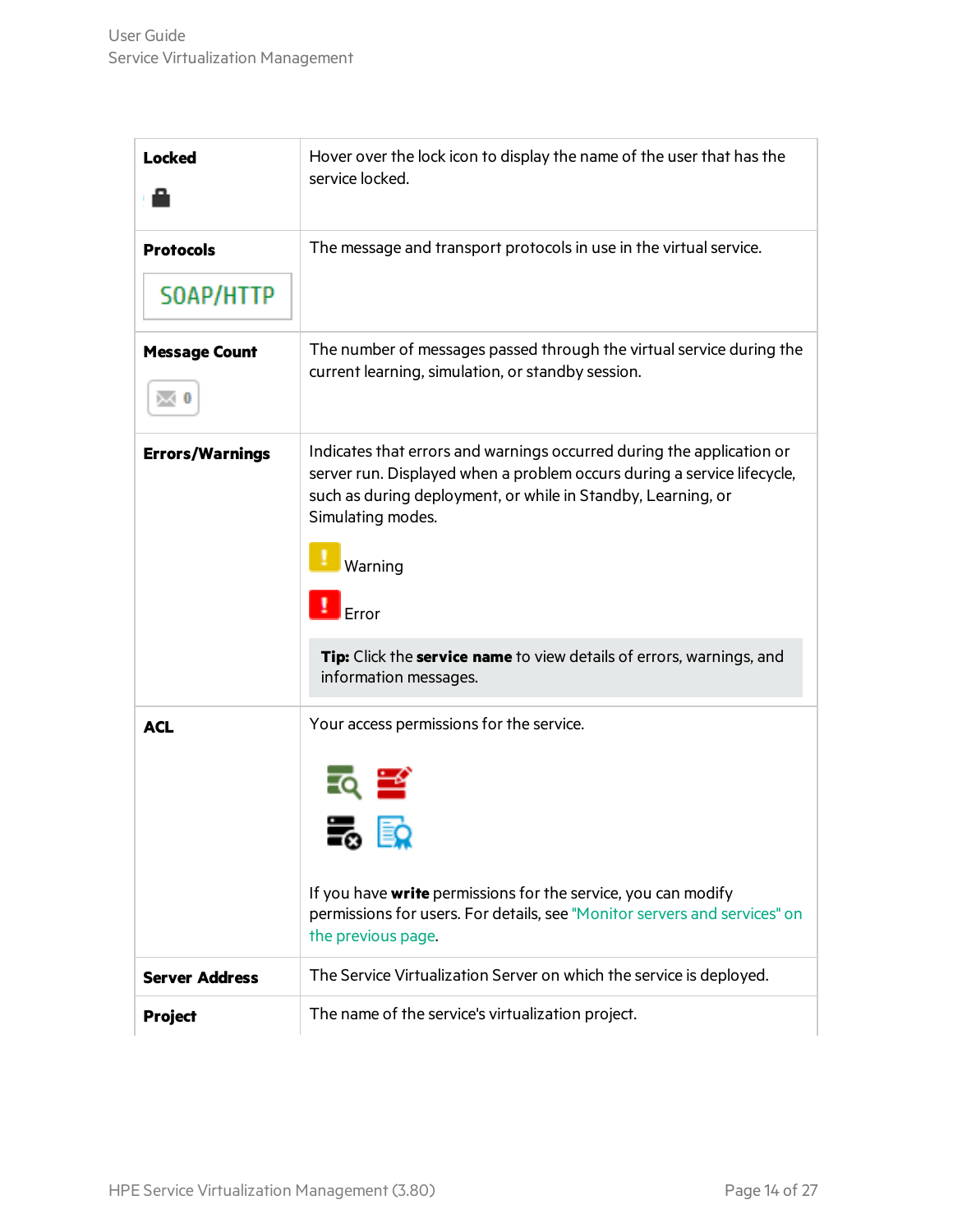| Models | The data and performance simulation models currently in use for the<br>selected service.<br>Simulation model <b>accuracy</b> is displayed for services in Simulation mode.<br>The percentage indicates the accuracy of data or performance model<br>emulation of the real service by the virtual service. |                                                                                                                                     |  |
|--------|-----------------------------------------------------------------------------------------------------------------------------------------------------------------------------------------------------------------------------------------------------------------------------------------------------------|-------------------------------------------------------------------------------------------------------------------------------------|--|
| Mode   | View or change the mode of the virtual service:                                                                                                                                                                                                                                                           |                                                                                                                                     |  |
|        | <b>Simulating</b>                                                                                                                                                                                                                                                                                         | The virtual service responds to client requests, and the<br>real service does not receive any communication.                        |  |
|        | <b>Learning</b>                                                                                                                                                                                                                                                                                           | The virtual service works as a proxy to record and<br>learn the behavior of the real service.                                       |  |
|        | <b>Standby</b>                                                                                                                                                                                                                                                                                            | The virtual service redirects requests to the real<br>service, and redirects responses from the real service<br>back to the client. |  |
|        | <b>Offline</b>                                                                                                                                                                                                                                                                                            | The virtual service is unavailable. This may indicate an<br>error in the service's configuration.                                   |  |

### <span id="page-14-0"></span>**View a summary of server activity**

The Home tab displays the **Dashboard** - a selection of statistics and graphs for all of the Service Virtualization Servers you are managing. You can view statistics on the services and protocolsthat are deployed on the server.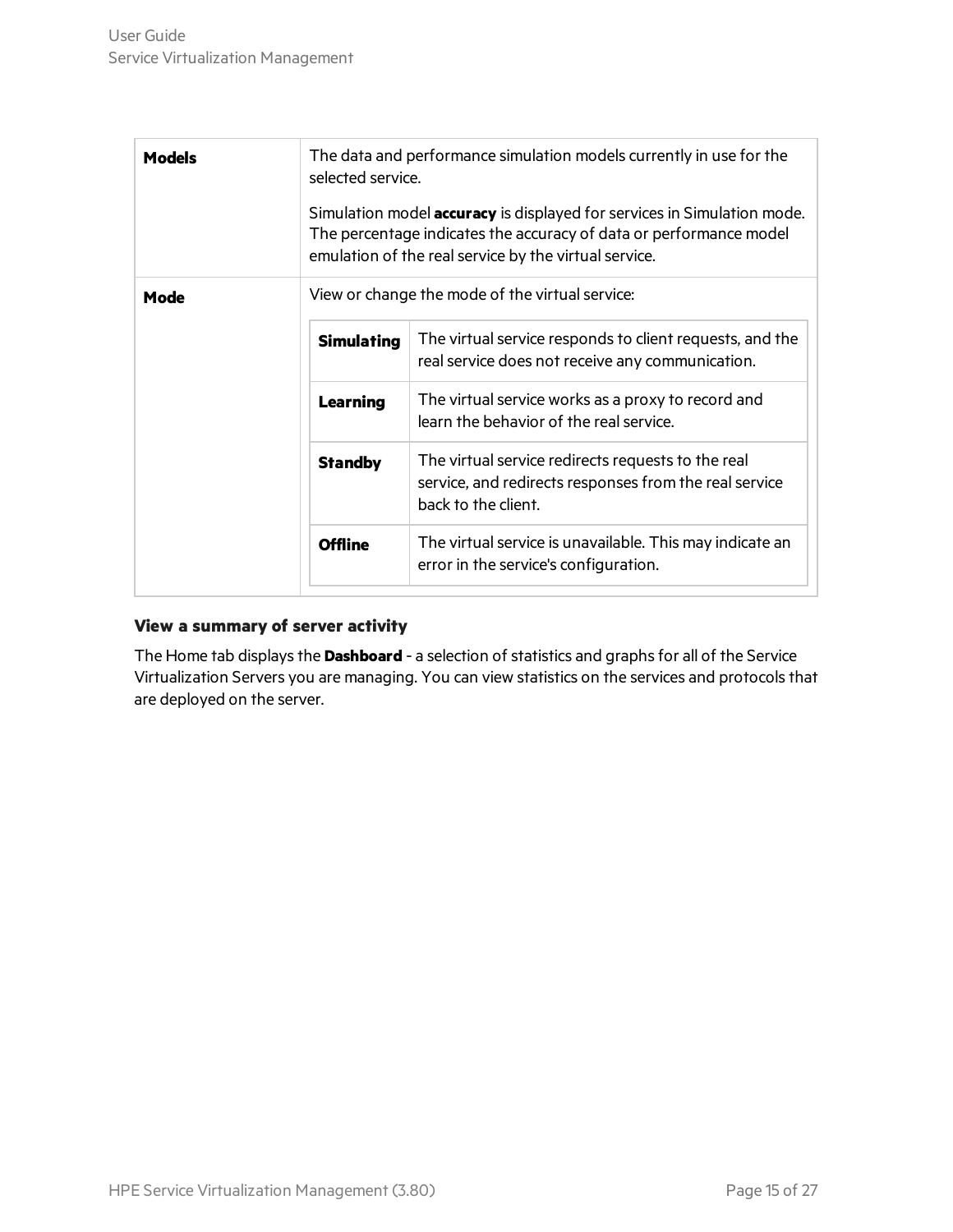

Tip: Click inside a graph to drill down to more details on the relevant services or servers.

| Server Health Chart                                    | The percentage of services deployed on the server that contain<br>errors, and the percentage of services that do not have any errors.     |
|--------------------------------------------------------|-------------------------------------------------------------------------------------------------------------------------------------------|
| <b>Server Protocol</b><br><b>Distribution</b>          | The percentage of services using each protocol deployed on the<br>server.                                                                 |
| <b>Top 5 Servers by</b><br><b>Hardware Utilization</b> | The 5 configured servers with the highest utilization of server<br>memory usage or server CPU usage, defined as the higher of the<br>two. |
|                                                        | The scale for each server displays 4 bars, where:                                                                                         |
|                                                        | $\bullet$ green = low and medium utilization                                                                                              |
|                                                        | $\bullet$ orange = high utilization                                                                                                       |
|                                                        | $\bullet$ red = very high utilization                                                                                                     |
|                                                        | For example:                                                                                                                              |
|                                                        | Medium utilization                                                                                                                        |
|                                                        | Very high utilization                                                                                                                     |

The Dashboard displays the following server protocol and health statistics.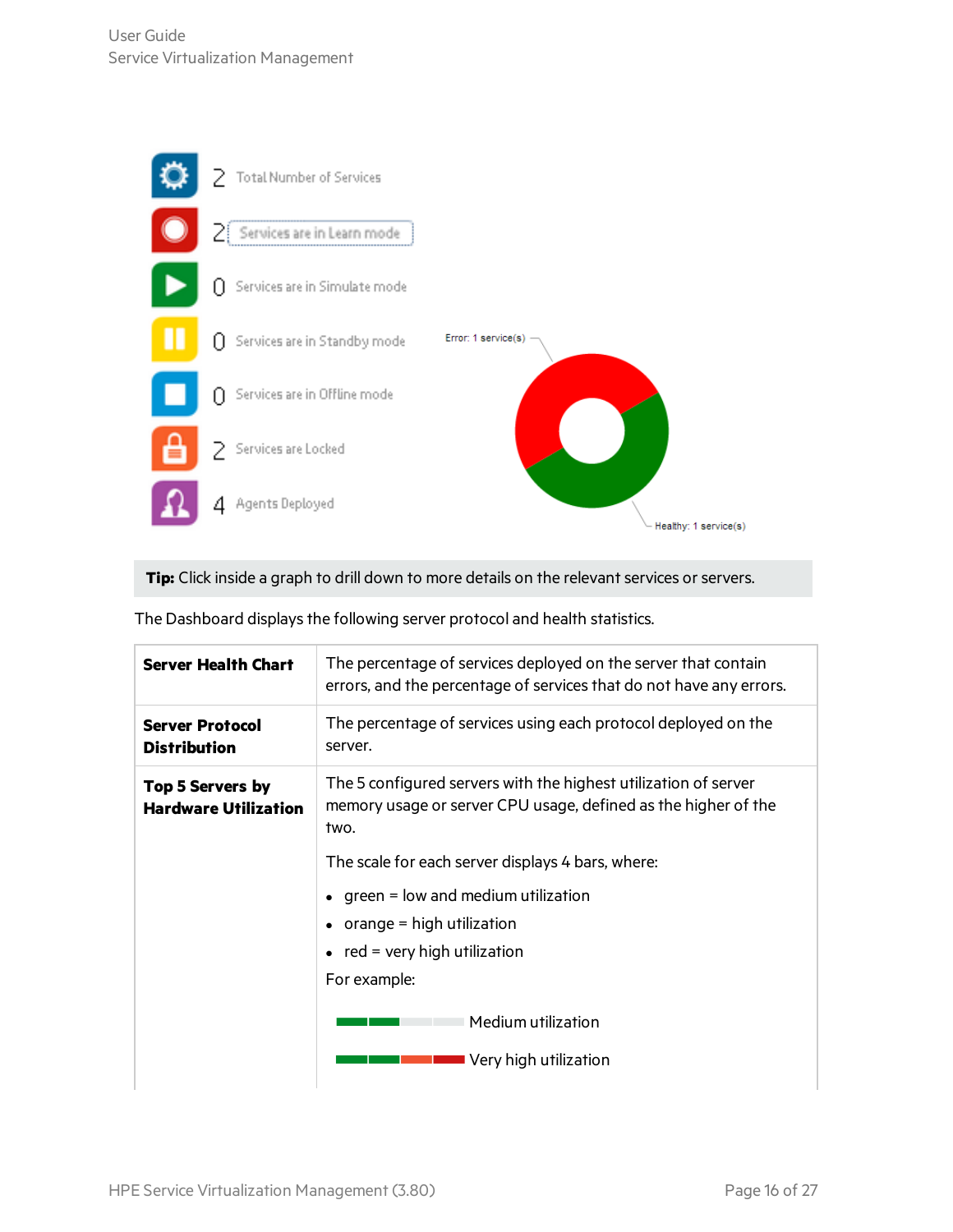**Bottom 5 services by Data Model Accuracy** The 5 services with the lowest accuracy of data model emulation of the real service by the virtual service.

### <span id="page-16-1"></span>**Export a list of virtual services deployed on a server**

You can export a list of virtual services deployed on a Service Virtualization Server.

The exported list includes details about each service, such as service name, ID, mode, deployment state, and data and performance models. You can see an overall picture of the deployed services, and identify any problem areas, such as simulation accuracy.

In addition, the number of default operations out of the total number of operationsin a service is displayed. A **default operation** is an operation in the virtualservice that isreturning data from the default rule only. No request data coming in during learning orsimulation is matching another rule in the data model. This can help you assess where you may want to enhance your virtual service.

Allselected services are exported as a list in HTML. You can save the list as an HTML page, or copy/paste the data into an Excel worksheet.

- 1. In the **Services** tab, under **Filters**, select a server, and set the filtersto display the services you want.
- 2. In the services list, select one or more services, or choose **Select All**. You can export services from only one server at a time.
- <span id="page-16-0"></span>3. On the bottom toolbar, click **Bulk Actions > Export List**.

## View message data



You can log request and response data generated during learning, simulation, and standby modes.

Message logs enable you to:

- Review the messages more closely to troubleshoot problems you may have.
- Check the responses generated for specific requests.
- Save and share logged messages with other users.
- Examine protocol data that is not stored elsewhere.

### View logged messages

- 1. **Prerequisite:** Enable message logging for a virtualservice. For details, see ["Manage](#page-7-0) services" on [page](#page-7-0) 8.
- 2. In the **Services** tab, click the service name to open the service details page.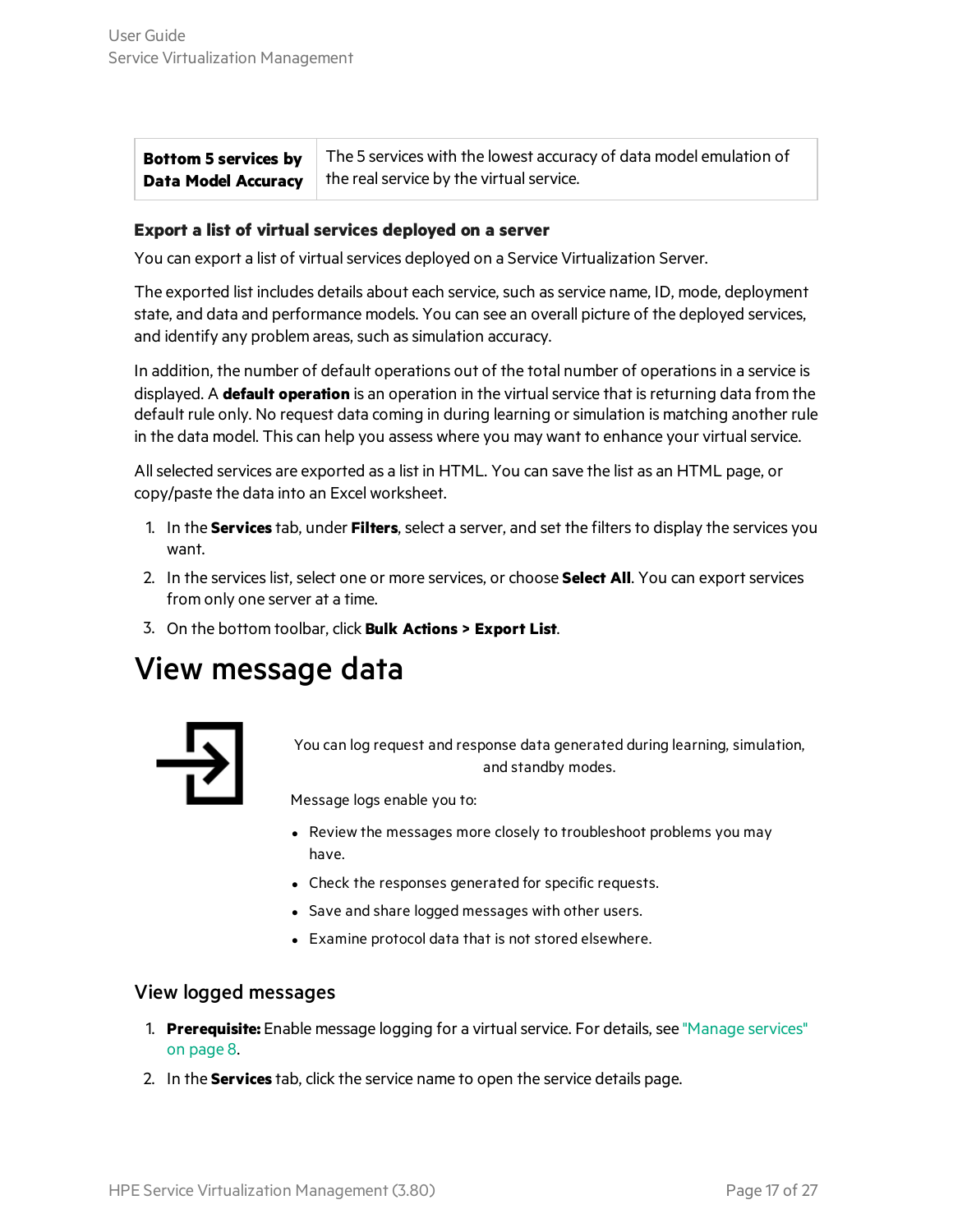3. Click **Show logged messages**.



4. The message log opens in a new browser window.

In the message viewer, you can:

| <b>Filter messages</b>                                       | Filter messages by time, operation, client address, or message<br>type (request/response).<br>$\sqrt{}$ Time Frame<br>2015-10-13<br>Date:<br>Operation<br>$\triangledown$ Whole day<br>Client Address<br><b>Status Code</b><br>$\mathcal{A}$ Hostname<br>$\vee$ Message Type<br>Apply Clear |  |
|--------------------------------------------------------------|---------------------------------------------------------------------------------------------------------------------------------------------------------------------------------------------------------------------------------------------------------------------------------------------|--|
| <b>Select multiple</b><br>messages to compare<br>or download | Pin one or more messages.<br>Pinned / Timestamp<br>Apr 29, 2015<br>03:58:16<br>Click to Pin or Unpin                                                                                                                                                                                        |  |
| <b>Compare</b>                                               | Select 2 or more messages and click Compare Pinned.                                                                                                                                                                                                                                         |  |
| <b>Download</b>                                              | Select messages and click <b>Download Pinned</b> .                                                                                                                                                                                                                                          |  |

## <span id="page-17-0"></span>Manage permissions

This section includes:

- "View and change user access to a Service [Virtualization](#page-17-1) Server" below
- <span id="page-17-1"></span>• "View and change user access to services" on the next page

### **View and change user access to a Service Virtualization Server**

- 1. In the **Servers** tab, select a server.
- 2. In the **Permissions** area, you can view the groups and users who have accessto resources on the selected server.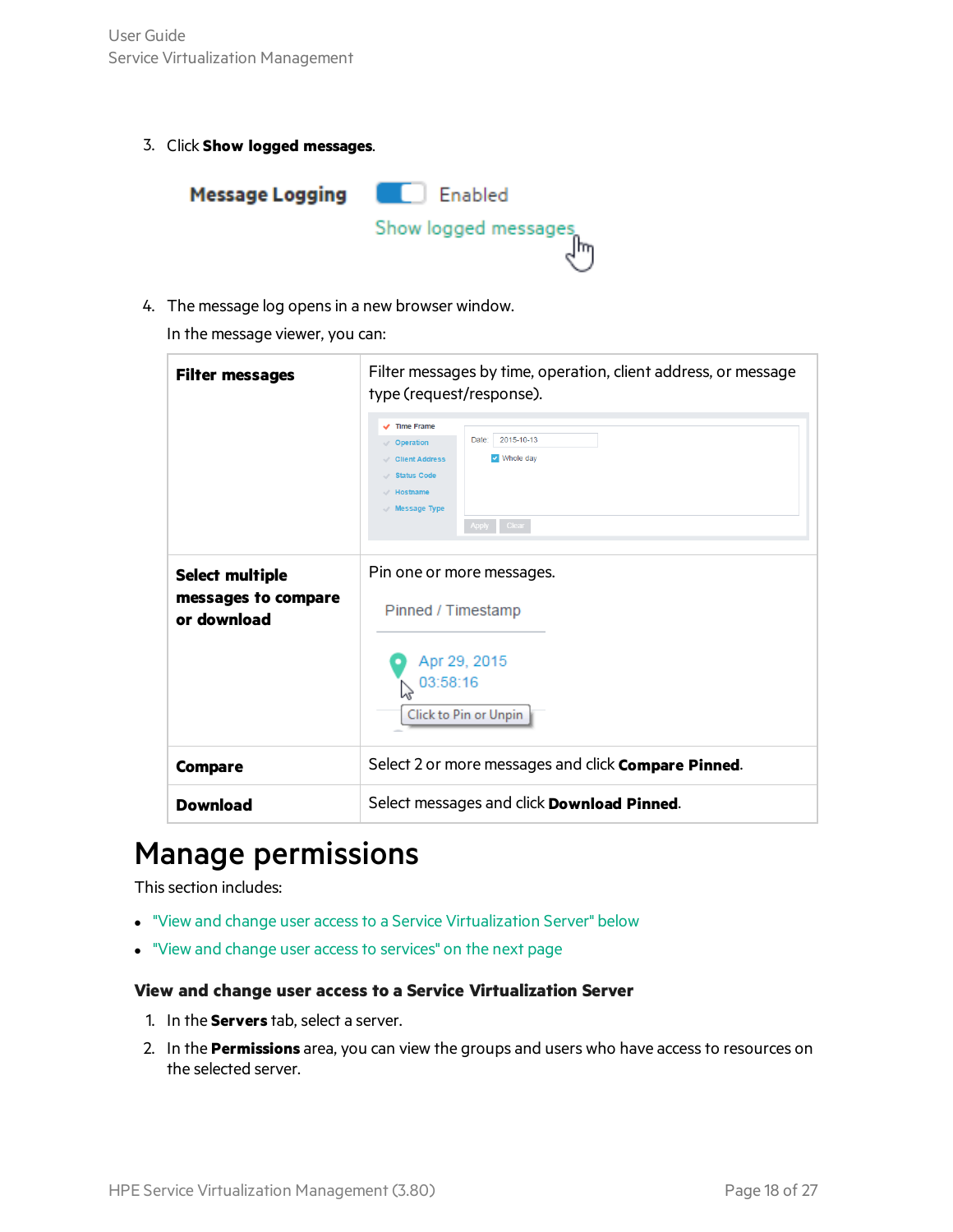- a. **Virtual Service Management.** Grant a user permission to deploy new services on the server.
- b. **Agent Manageent.** Grant a user permission to create new agents on the server.
- 3. The following groups and users can add permissionsfor additional users and groups, and customize them according to your needs:
	- <sup>l</sup> members of the **SV Server Administrators** group
	- $\bullet$  the resource creator
	- a user with *write* permissions for the resource
	- **members of the SV Publishers** group can add permissions for additional users and groups to **Virtual Service Management**
	- **members of the SV Runtime Administrators** group can add permissions for additional users and groups to **Agent Management**

Click **Add permission** and enter the name of a user or user group.

**Note:** You cannot delete the built-in Service Virtualization user groups from the server, or modify their permissions. For more details on the Service Virtualization user groups, see the *HPE Service Virtualization Installation Guide*.

#### <span id="page-18-0"></span>**View and change user access to services**

#### **For a single service**

- 1. In the **Services** tab, click the name of the service.
- 2. In the **Permissions** area, you can view the groups and users who have accessto the selected service.
- 3. If you are a member of the **SV Server Administrators** group, are the service creator, or have write permissions for the service, you can also add permissions for additional users and groups, and customize them according to your needs.

Click **Add permission** and enter the name of a user or user group.

**Note:** You cannot delete the built-in Service Virtualization user groups from the service, or modify their permissions. For more details on the Service Virtualization user groups and access permissions, see the *HPE Service Virtualization Installation Guide*.

### **For multiple services**

- 1. In the **Services** tab, click the checkboxesfor the services whose permission you want to view or manage.
- 2. On the bottom toolbar, click **Bulk Actions > Permissions**.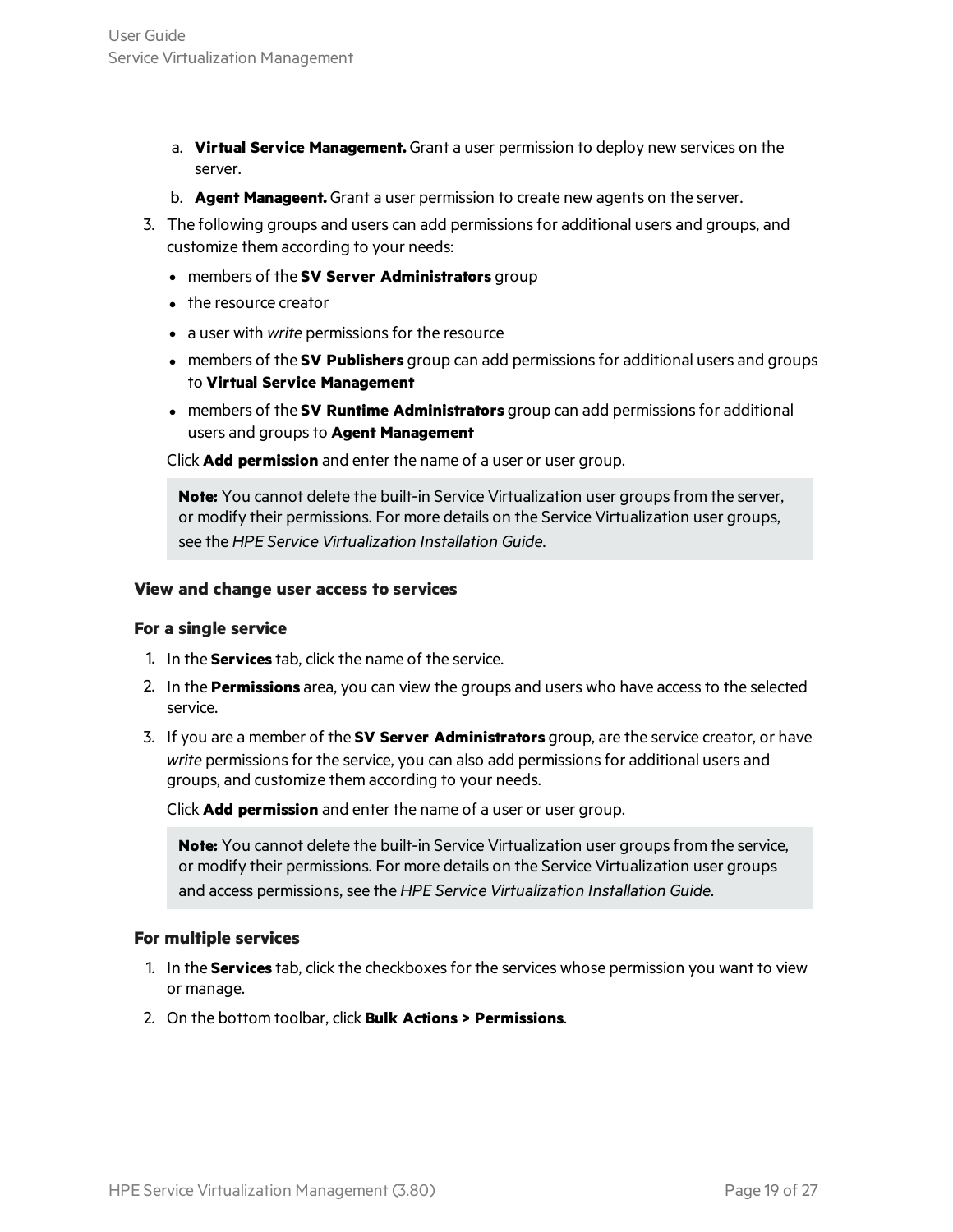

<span id="page-19-0"></span>3. Select the permissions you want to assign, and click **Assign permissions**.

# Change displayed data

This section includes:

- **.** "Filter services" below
- "Sort services" below
- ["Show/Hide](#page-19-3) columns" below
- <span id="page-19-1"></span>**.** "Search for services" on the next page

### **Filter services**

### Click the **Services** tab.

The filtering options are available in the left pane. Select or clear checkboxes to limit the services displayed.

### <span id="page-19-2"></span>**Sort services**

In the **Services** tab:

- Click a column header to reverse the sort order of the services.
- <span id="page-19-3"></span>• Drag a column header to the row above to group services according to that column.

### **Show/Hide columns**

In the **Services** tab, click the arrow in a column header and select **Columns**. Select columnsto display or hide.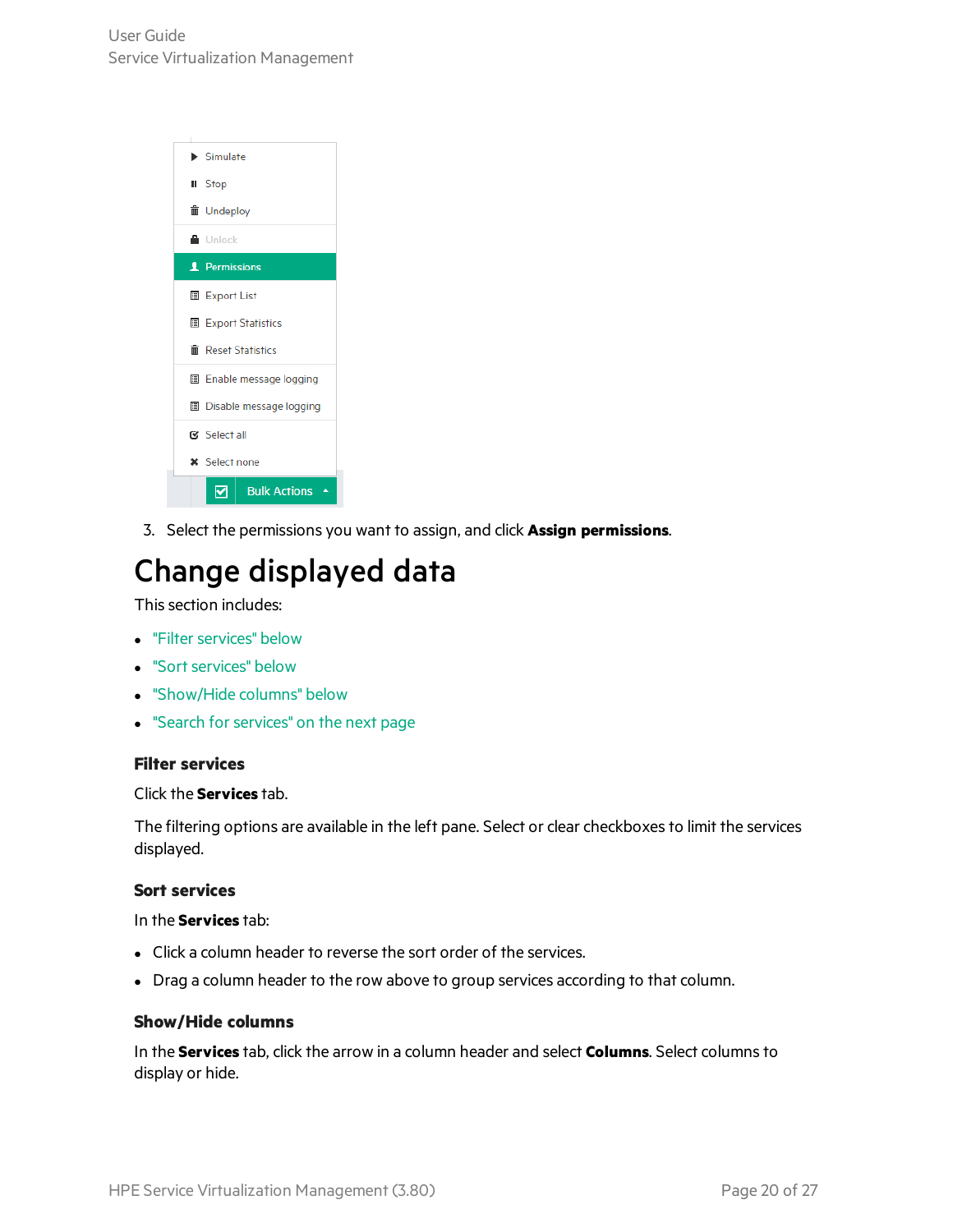### <span id="page-20-1"></span>**Search for services**

Click the **Services** tab or the **Home** tab, and enter text in the Search box.

The search is performed on the following:

- $\bullet$  service name
- $\bullet$  data model name
- performance model name
- <span id="page-20-0"></span> $\bullet$  the 'Locked by" user name

# View and analyze statistics

This section includes:

- **.** "Service [statistics"](#page-20-2) below
- **.** "Server statistics" on page 23
- <span id="page-20-2"></span> $\bullet$  "Modify statistics collection and [calculation](#page-24-0) options" on page 25

### **Service statistics**

Service statistics are maintained for each virtual service deployed on the Service Virtualization Server. If the service is undeployed, statistics are removed.

Examine virtual service statistics to detect any problems, evaluate how the services are used, or identify where there might be opportunities for improvement. For example, if data model accuracy is poor, you may need to reconsider your data model configuration, or add more recorded data to the model.

### **For a single service:**

In the **Services** tab, click a service name. On the service detail page, under **Runtime Statistics**, you can do the following:

- **.** "View [aggregated](#page-20-3) statistics" below
- **.** "View [events"](#page-21-0) on the next page
- "Export statistics" on page 23
- <span id="page-20-3"></span>• "Reset statistics" on page 23

### **View aggregated statistics**

Statistics are continually collected by Service Virtualization, and then aggregated and displayed at regular intervals.

**Tip:**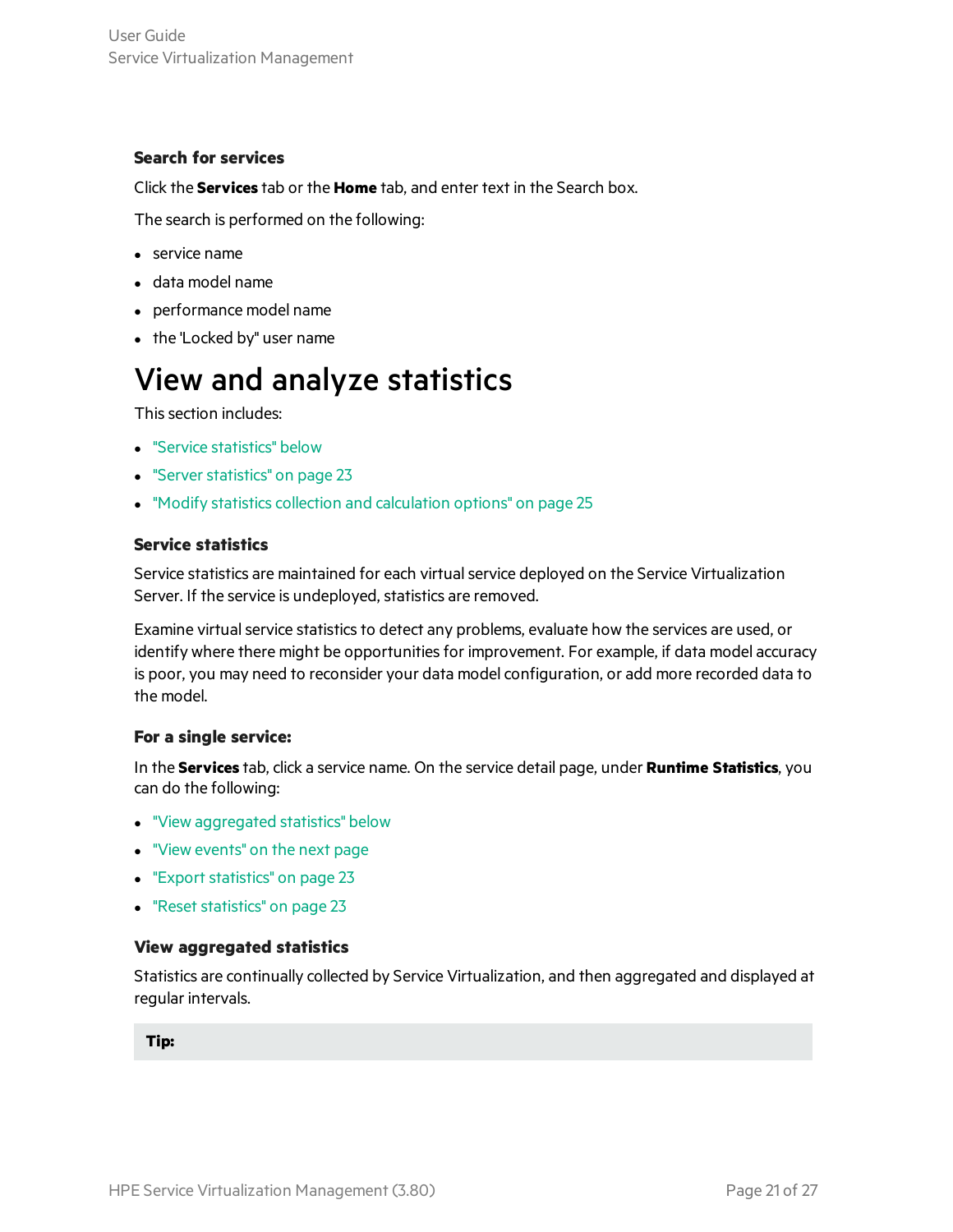• To display statistics using bar graphs instead of line graphs, click Chart Settings

Clear the **Show line graph** option.

- Use your mouse to scroll through the data in the chart or graph.
- 1. In the **Aggregated Statistics** tab, select a time interval.
- 2. Select the statistics you want to see. Click a statistic on the legend to show or hide its data in the graph.

Tps Response time Clients Count Enerors Murnings Data Model Accuracy De Performance Model Accuracy

| <b>Simulation Time</b>                      | Cumulated statistic showing how long the virtual service was in<br>Simulation mode during the given interval. |
|---------------------------------------------|---------------------------------------------------------------------------------------------------------------|
| <b>Simulated</b><br><b>Transactions</b>     | The cumulated number of calls counted while the service is in<br>Simulation mode.                             |
| <b>Response time</b>                        | The time for the virtual service to process a request and return a<br>relevant response.                      |
| <b>Transactions per</b><br>second (tps)     | The number of responses that the virtual service sent per second.                                             |
| <b>Client count</b>                         | The number of client connections to the Service Virtualization<br>agent.                                      |
| <b>Errors</b>                               | Errors that occurred during the service lifecycle.                                                            |
| <b>Warnings</b>                             | Warnings that were generated during the service lifecycle.                                                    |
| Data Model<br><b>Accuracy</b>               | The accuracy of data model emulation of the real service by the<br>virtual service.                           |
| <b>Performance</b><br><b>Model Accuracy</b> | The accuracy of performance model emulation of the real service by<br>the virtual service.                    |

3. Hover over points on the graph to show details of a specific point in time.

### <span id="page-21-0"></span>**View events**

The **Events** tab displays the list of changes of the service state, simulation restart, and other statistics. For details on each statistic, see "View [aggregated](#page-20-3) statistics" on the previous page.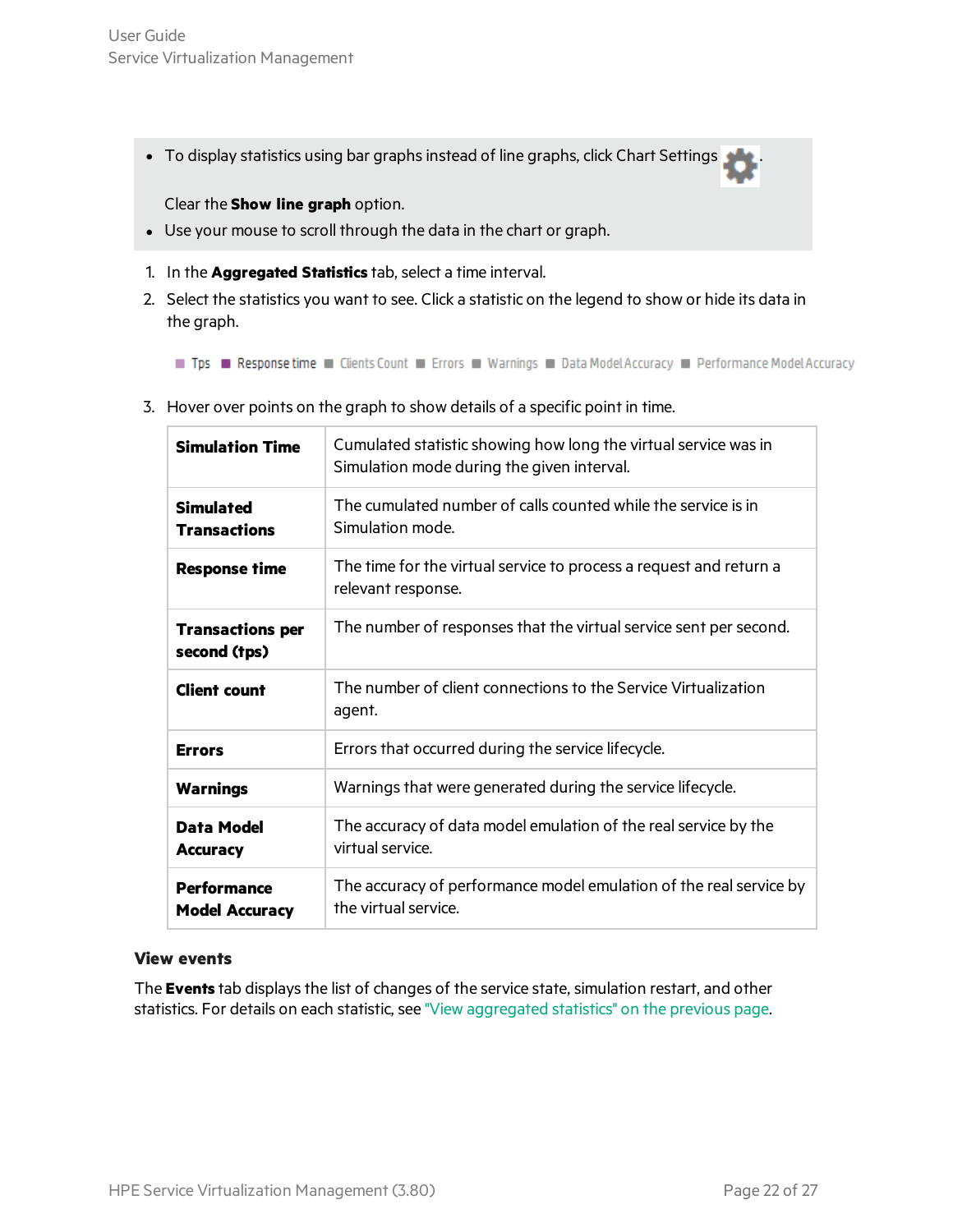### <span id="page-22-1"></span>**Export statistics**

Statistics are saved to a file in .xlsx format in a location that you choose.

- 1. Click **Export**.
- 2. In the Export Selected Time Interval dialog box, select a template and other preferences and click **Export**.

When you select the Aggregation Statistics export type, collected data is averaged according to the **Aggregation Interval**, and exported according to the **Statistics Interval**.

### <span id="page-22-2"></span>**Reset statistics**

Removes all statistics data for the current service.

### **For multiple services:**

You can export or reset statistics for one or more services on a Service Virtualization Server.

- 1. In the **Services** tab, select one or more servicesfrom the same server.
- 2. From the Bulk Actions menu on the bottom toolbar, select **Export Statistics** or **Reset Statistics**.

For additional details, see "Export statistics" above or "Reset statistics" above.

### <span id="page-22-0"></span>**Server statistics**

Examine server statistics to:

- identify and analyze problems on the Service Virtualization Server
- find the best server for service deployment

You can also use the Service Virtualization Server performance countersin other applications, such as HPE LoadRunner, to collect and analyze data.

**Server Health** statistics provide metrics that monitor server hardware resource consumption.

**Server Utilization** statistics provide metrics that monitor server traffic.

**Running Services** statistics display all services on the server by mode. Services not listed are currently offline.

### **To view server statistics:**

- 1. In the **Servers** tab, select a server.
- 2. Under **Server Health**, view a summary of server statistics.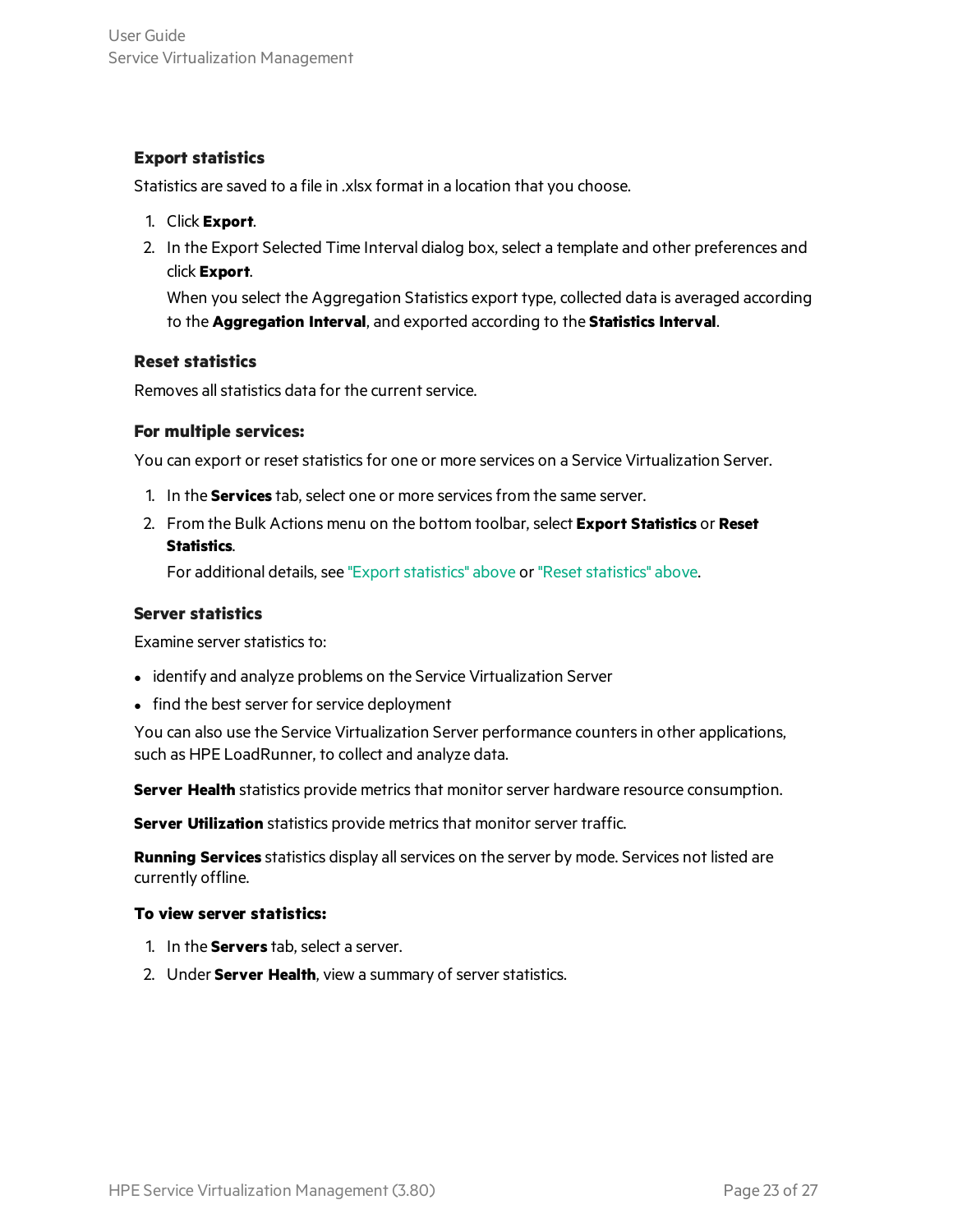| <b>Hardware</b><br>utilization | Utilization of server memory usage or server CPU usage, defined as the<br>higher of the two.<br>For example, if a server's memory usage is 50%, and it's CPU usage is 70%,<br>the displayed hardware usage will be 70%.    |
|--------------------------------|----------------------------------------------------------------------------------------------------------------------------------------------------------------------------------------------------------------------------|
| <b>Server</b><br>errors        | Total number of errors on the Service Virtualization Server since the last<br>restart.<br>Click the <b>Server errors</b> link to view details on all errors and warnings on<br>the selected Service Virtualization Server. |

3. Click **See detailed server information** to view more statisticsfor allservices on the server. The statistics are based on Windows Performance Counters. You can use them for monitoring your virtual services using 3rd party tools. For more details, see "Performance Counters" in the *HPE Service Virtualization User Guide*.

Minimum, maximum, and average values are displayed for the time interval currently displayed in the graph.

| Server Health Statistics             |                                                                                                                                                                                                                                                                                                                                                             |  |
|--------------------------------------|-------------------------------------------------------------------------------------------------------------------------------------------------------------------------------------------------------------------------------------------------------------------------------------------------------------------------------------------------------------|--|
| <b>CPU</b> usage                     | Current CPU usage on the Service Virtualization Server machine.                                                                                                                                                                                                                                                                                             |  |
| <b>Memory usage</b>                  | Current memory usage on the Service Virtualization Server<br>machine.                                                                                                                                                                                                                                                                                       |  |
| <b>Server errors</b>                 | Number of errors on the Service Virtualization Server.<br><b>New</b> = new errors that were logged during the time interval<br>displayed in the graph.<br><b>Last 24h</b> = total errors logged in the past 24 hours, with or without<br>a server restart.<br><b>Total</b> = total errors since last time the Service Virtualization Server<br>was started. |  |
| Database response<br>time            | Communication latency between the Service Virtualization Server<br>and the database.                                                                                                                                                                                                                                                                        |  |
| <b>Server Utilization Statistics</b> |                                                                                                                                                                                                                                                                                                                                                             |  |
| <b>Transactions per</b><br>second    | The average value for all services deployed on the Service<br>Virtualization Server.                                                                                                                                                                                                                                                                        |  |
| <b>Connections to the</b><br>server  | The number of connections from clients to Service Virtualization<br>agents.                                                                                                                                                                                                                                                                                 |  |

### **Server Health Statistics**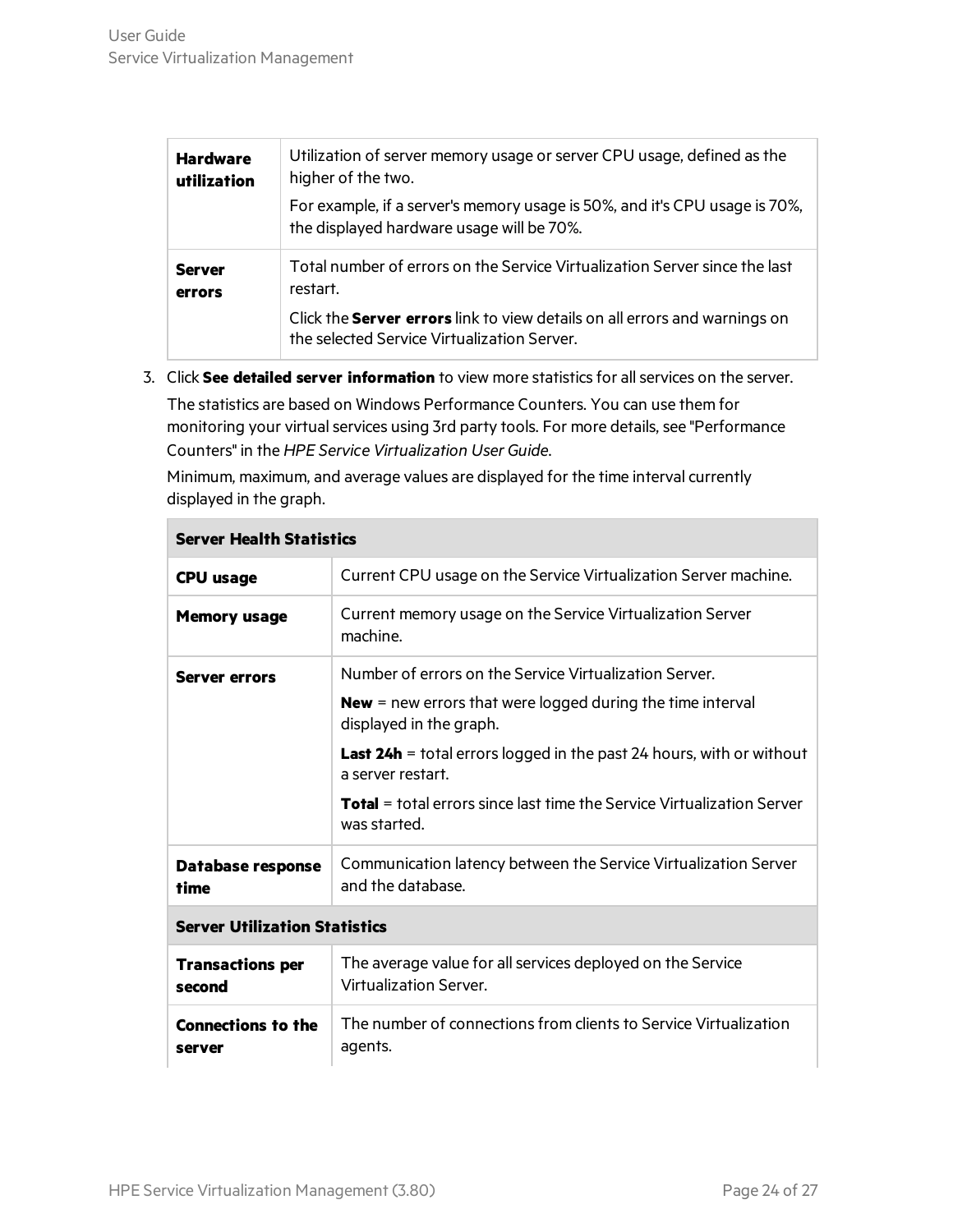| <b>Message size</b> | The average message size for all services deployed on the Service<br>Virtualization Server.  |
|---------------------|----------------------------------------------------------------------------------------------|
| Data throughput     | The average data capacity for all services deployed on the Service<br>Virtualization Server. |

### <span id="page-24-0"></span>**Modify statistics collection and calculation options**

You may want to change the default configuration forstatistics collection and calculation.

#### **View current settings**

Search for the following in the Server log file:

- **Sampling Interval** the frequency with which data is recorded.
- **Writing Interval** the frequency with which the collected data is aggregated and displayed in the Service Virtualization Management graphs and charts.
- <sup>l</sup> **Removing Stats After** the duration for which raw statistics data isstored.

#### **Modify the settings**

- 1. Open the Service Virtualization Server configuration file (HP.SV.StandaloneServer.exe.config) on the Server machine, located in the bin directory of the server installation folder.
- 2. Under **Server Statistics**, edit the following keys:

```
<add key="Server.Statistics.SamplingInterval" value="00:00:01" />
```
where SamplingInterval is the frequency with which data is recorded.

Default value = 1second

<add key="Server.Statistics.WritingInterval" value="00:01:00" />

where WritingInterval is the frequency with which the collected data is aggregated and displayed in the Service Virtualization Management graphs and charts.

Default value = 1 minute

<add key="Server.Statistics.MaxAge" value="1.0:00:00" />

where MaxAge is the duration for which raw statistics data is stored.

Default value = 1 day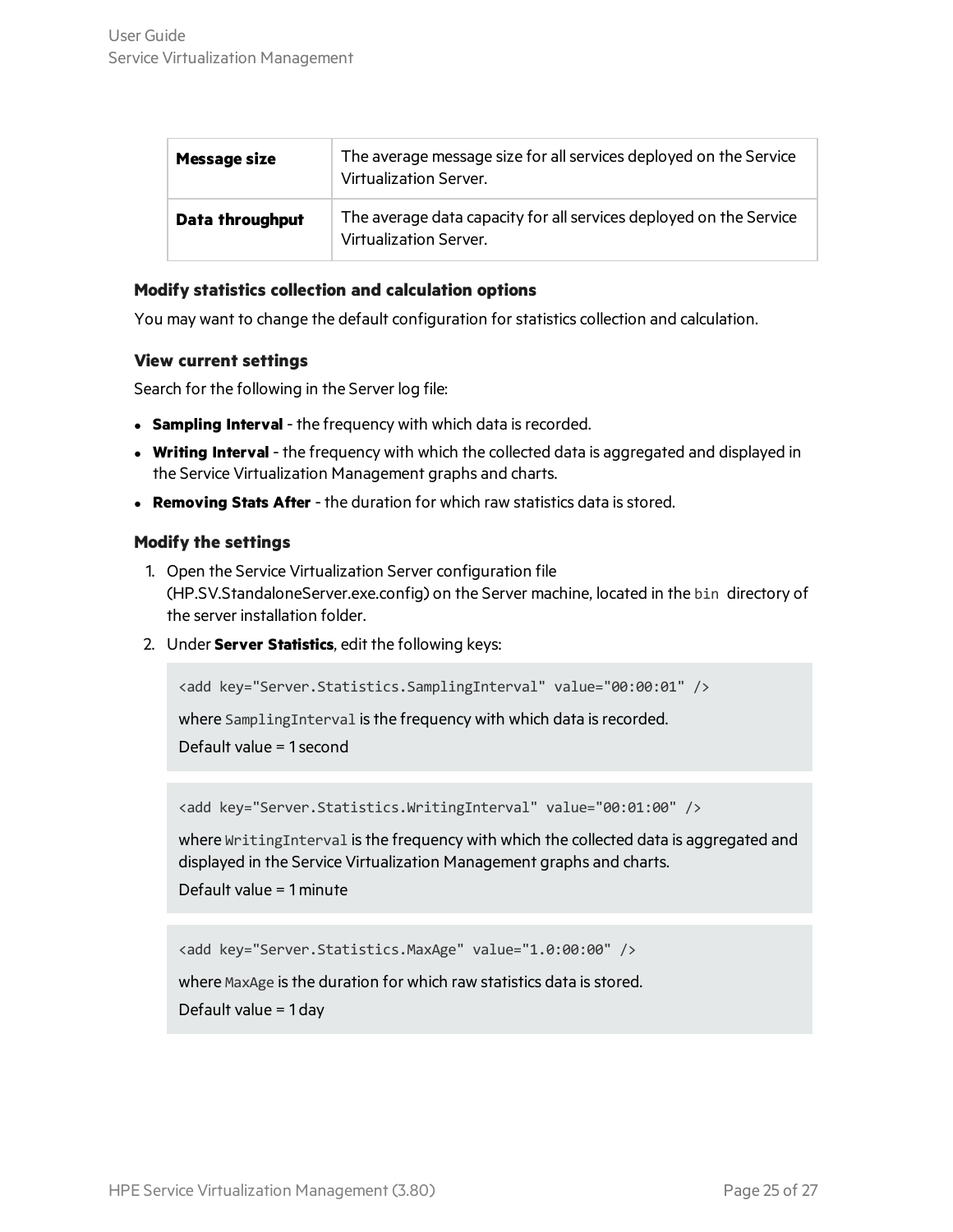## <span id="page-25-0"></span>Frequently Asked Questions (FAQs)

### **Why can't I place services into Learning mode?**

You can only place virtual services into Learning mode from within the Service Virtualization Designer, in an open project.

### **How can I refresh the data?**

Data is automatically refreshed several times per minute.

### **How can I see which server I am connected to?**

### Click the **Services** tab.

The servers to which you are connected are selected in the left pane.

### **Can I see any additional information for a specific service?**

In the Services tab, click a **service name** to:

- $\bullet$  view a summary of service details
- change the service mode
- view notifications of errors, warnings, and informational messages
- view/manage the service's user access permissions

### **I can't change the data model for one of my services. What's the problem?**

When a service is in learning or simulation mode, you cannot change the simulation models. You must first stop the learning or simulation session.

### **Can I see which agents are deployed on the server?**

Yes. In the Home tab, under Quick Links, click **Agents Deployed** to view details of the agents.

### **Where's the best place to deploy new services?**

Consult the server statistics in the Home tab Dashboard to determine which Service Virtualization Server has the lightest load.